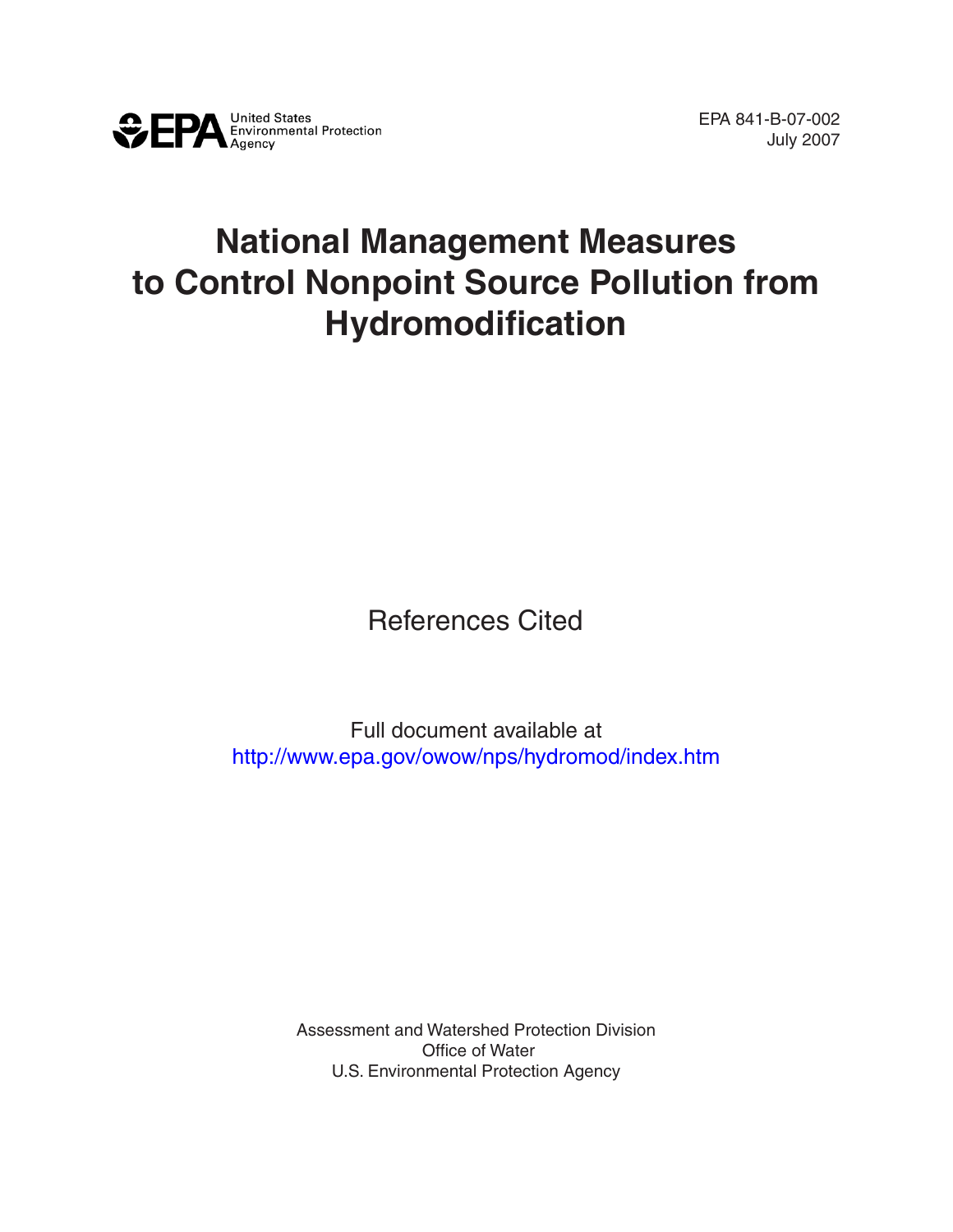## References Cited $1$

Academy of Natural Sciences. 2002. *Manatawny Creek Dam Removal*. <http://www.ansp.org/research/pcer/projects/manatawny/index.php>. Accessed June 2007.

Adams, S., and O.E. Maughan. 1986. The effects of channelization on the benthic assemblage in a southeastern Oklahoma stream. *Proceedings of the Oklahoma Academy of Science* 66:35-36.

Albright Seed Company. 2002. *Albright Seed Company*. [http://www.albrightseed.com/leaflittermar2002.htm.](http://www.albrightseed.com/leaflittermar2002.htm) Accessed April 2004.

Allan, J.D. 1995. *Stream Ecology: Structure and Function of Running Waters.* Kluwer Academic Publishers, Dordrecht, The Netherlands. 400 p.

Allen, H.H., and C.V. Klimas. 1986. *Reservoir Shoreline and Revegetation Guidelines*. U.S. Army Corps of Engineers Waterways, Experiment Station, Vicksburg, MS.

Allen, H.H. and J.R. Leech. 1997. *Bioengineering for Streambank Erosion Control: Report 1 Guidelines*. U.S. Army Corps of Engineers, Environmental Impact Research Program, Technical Report EL-97-8. <http://el.erdc.usace.army.mil/elpubs/pdf/trel97-8.pdf>. Accessed October 2004.

American Rivers. No date a. *Dam Removal Toolkit: Frequently Asked Questions about Dam Removal*. [http://www.americanrivers.org/site/PageServer?pagename=AMR\\_content\\_db51.](http://www.americanrivers.org/site/PageServer?pagename=AMR_content_db51) Accessed June 2007.

American Rivers. No date b. *Data Collection: Researching Dams and Rivers Prior to Removal*. http://www.americanrivers.org/site/DocServer/Reseaching a Dam Data Collection.pdf? [docID=981](http://www.americanrivers.org/site/DocServer/Reseaching_a_Dam_Data_Collection.pdf?docID=981). Accessed June 2007.

American Rivers. 1999. Dam Safety: Protecting Communities and Ecosystems from Dam Failure.

American Rivers. 2002a. *The Ecology of Dam Removal: A Summary of Benefits and Impacts*. <http://www.americanrivers.org/site/DocServer/ecologyofdamremoval.pdf?docID=494>. Accessed October 2004.

American Rivers. 2002b. *Obtaining Permits to Remove a Dam*. http://www.americanrivers.org/site/DocServer/DR - Resource - Obtaining Permits to Remove a Dam.pdf?docID=1602. Accessed June 2007.

American Rivers and Trout Unlimited. 2002. *Exploring Dam Removal: A Decision Making Guide*. http://www.americanrivers.org/site/DocServer/Exploring Dam Removal-A Decision-[Making\\_Guide.pdf?docID=3641.](http://www.americanrivers.org/site/DocServer/Exploring_Dam_Removal-A_Decision-Making_Guide.pdf?docID=3641) Accessed October 2004.

 $\overline{a}$ <sup>1</sup> This reference list contains references cited throughout the document.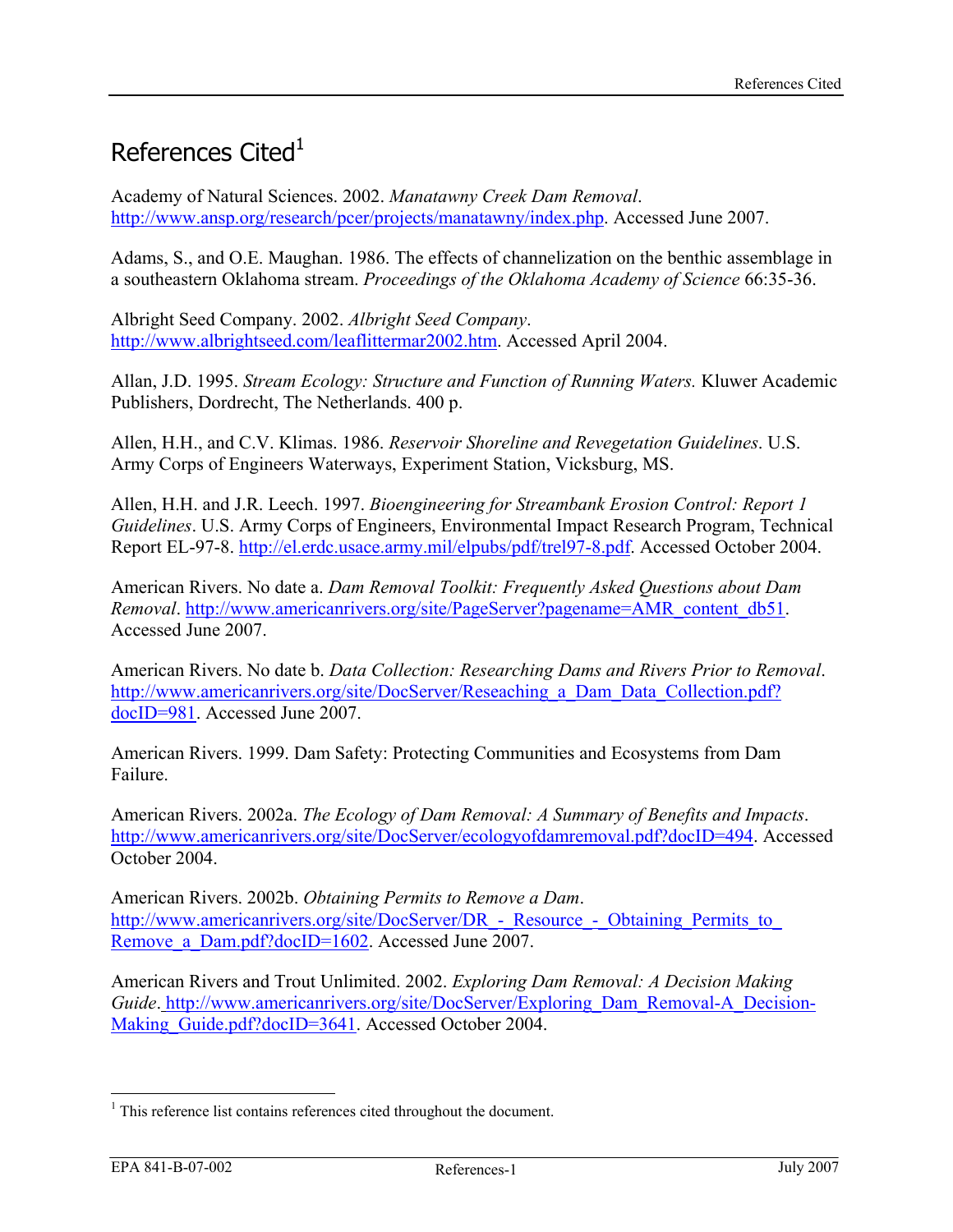American Society of Civil Engineers (ASCE). 1986. *Lessons Learned from Design, Construction, and Performance of Hydraulic Structures*. American Society of Civil Engineers, Hydraulics Division, Hydraulic Structures Committee, New York, NY.

Anderson, S. 1992. Studies begin on Kaneohe Bay's toxin problem. *Makai* 14(2):1,3. University of Hawaii Sea Grant College Program.

Anderson, J. 1995. *Analysis of Snake River Spill*. University of Washington. [http://www.cbr.washington.edu/papers/jim/testimonies/senate.june.html.](http://www.cbr.washington.edu/papers/jim/testimonies/senate.june.html) Accessed September 2005.

Andrews, J. 1988. *Anadromous Fish Habitat Enhancement for the Middle Fork and Upper Salmon River*. Technical Report DOE/BP/17579-2. U.S. Department of Energy, Bonneville Power Administration, Division of Fish and Wildlife, Portland, OR.

Anthony, P. 1998. *The Snake River Levee System Report*. Jackson Hole Conservation Alliance. <http://www.jhalliance.org/Library/Reports/levee.pdf>. Accessed April 2004.

Ashley, P.R. and M. Berger. 1997. *Columbia River Wildlife Mitigation Habitat Evaluation Procedures Report*. Prepared for the U.S. Department of Energy. Portland, OR. <http://pisces.bpa.gov/release/documents/documentviewer.aspx?pub=W39607-1.pdf>. Accessed August 2005.

Aspen Institute. 2002. *Dam Removal: A New Option for a New Century*. The Aspen Institute, Queenstown, MD. [http://www.aspeninstitute.org/atf/cf/{DEB6F227-659B-4EC8-8F84-](http://www.aspeninstitute.org/atf/cf/%7bDEB6F227-659B-4EC8-8F84-8DF23CA704F5%7d/damremovaloption.pdf) [8DF23CA704F5}/damremovaloption.pdf.](http://www.aspeninstitute.org/atf/cf/%7bDEB6F227-659B-4EC8-8F84-8DF23CA704F5%7d/damremovaloption.pdf) Accessed June 2007.

Associated Press and the Herald Staff. 2002. Corps modifying dams. *Tri-City Herald.*  [http://www.snakedams.com/news/022102.html.](http://www.snakedams.com/news/022102.html) Accessed July 2002.

Atlantic States Marine Fisheries Commission (ASMFC). 2002. *Beach Nourishment: A Review of the Biological and Physical Impacts*. ASMFC Habitat Management Series # 7. [http://www.asmfc.org/publications/habitat/beachNourishment.pdf.](http://www.asmfc.org/publications/habitat/beachNourishment.pdf) Accessed August 2005.

Barbiero, R.P., S.L. Ashby, and R.H. Kennedy. 1996. The effects of artificial circulation on a small northeastern impoundment. *Water Resources Bulletin*. 32(3):575-584.

Barbour, M.T., J. Gerritsen, B.D. Snyder, and J.B. Stribling. 1999. *Rapid Bioassessment Protocols for Use in Streams and Wadeable Rivers: Periphyton, Benthic Macroinvertebrates and Fish*, Second Edition. EPA 841-B-99-002. U.S. Environmental Protection Agency; Office of Water; Washington, D.C.

Barbour, M.T., and J.B. Stribling. 1991. Use of habitat assessment in evaluating the biological integrity of stream communities. In *Biological Criteria: Research and Regulation*, ed. EPA-440/5-91-005. U.S. Environmental Protection Agency, Office of Water, pp. 25-38. Washington, DC.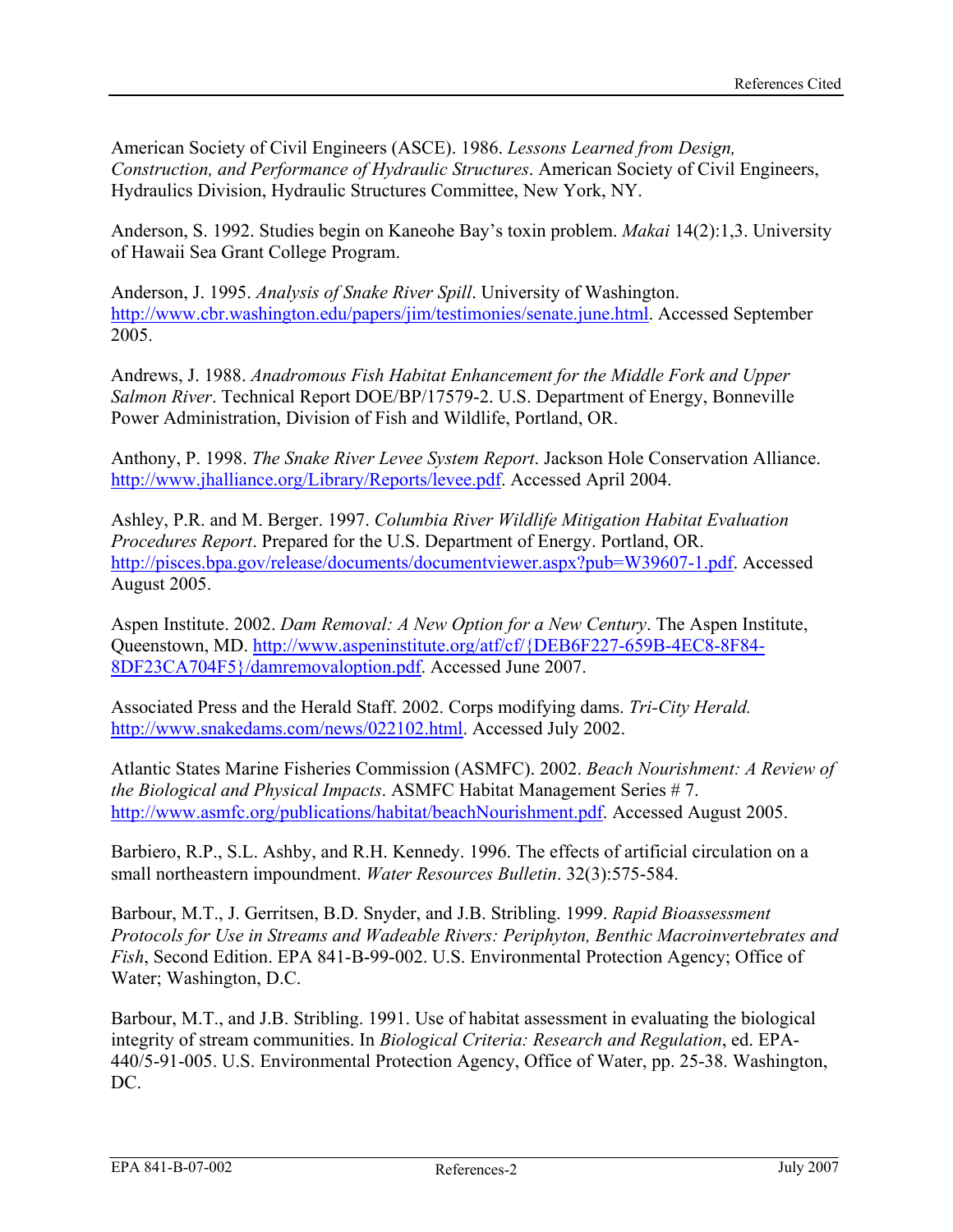Benke. 2001. Importance of flood regime to invertebrate habitat in an unregulated riverfloodplain ecosystem. *Journal of the North American Benthological Society* 20(2):225-240.

Bentrup, G. and J.C. Hoag, 1998. *The Practical Streambank Bioengineering Guide*. USDA NRCS Plant Material Center, Aberdeen, Idaho. [http://www.engr.colostate.edu/~bbledsoe/CE413/idpmcpustguid.pdf](http://www.engr.colostate.edu/%7Ebbledsoe/CE413/idpmcpustguid.pdf). Accessed December 2004.

Biedenharn, D.S., C.M. Elliott, and C.C. Watson. 1997. *The WES Stream Investigation and Streambank Stabilization Handbook*. Prepared for U.S. Environmental Protection Agency by U.S. Army Corps of Engineers, Waterways Experiment Station, Vicksburg, Mississippi.

Biedenharn, D.S. and L.C. Hubbard. 2001. *Design Considerations for Siting Grade Control Structures*. U.S. Army Corps of Engineers, ERDC/CHL CHETN-VII-3. [http://chl.erdc.usace.army.mil/library/publications/chetn/pdf/chetn-vii-3.pdf.](http://chl.erdc.usace.army.mil/library/publications/chetn/pdf/chetn-vii-3.pdf) Accessed November 2004.

Bis, B., A. Zdanowicz and M. Zalewski. 2000. Effects of catchment properties on hydrochemistry, habitat complexity, and invertebrate community structure in a lowland river*. Hydrobiologia* 42: 369-387.

Bowie, A.J. 1981. Investigation of vegetation for stabilizing eroding streambanks. Appendix C to *Stream Channel Stability*. U.S. Department of Agriculture Sedimentation Laboratory, Oxford, MS. Original not available for examination. Cited in Henderson, 1986.

Brate, A. 2004. Dam rehabilitation a comprehensive approach to rehabbing small watershed dams. *Resource* 11(2).

Brookes, A. 1998. *Channelized Rivers; Perspectives for Environmental Managers*. John Wiley & Sons, Chichester, England.

Brown, W<sub>ra</sub> and D. Caraco. 1997. Muddy water in—Muddy water out? A critique of erosion and sediment control plans. *Watershed Protection Techniques* 2(3):393–403.

Burch, C.W., P. R. Abell, M. A. Stevens, R. Dolan, B. Dawson, and F.D. Shields, Jr. 1984. *Environmental Guidelines for Dike Fields*. Technical Report E-84-4. U.S. Army Corps of Engineers, Waterways Experiment Station, Vicksburg, MS.

Cada, G.F. 2001. The development of advanced hydroelectric turbines to improve fish passage survival. Abstract. *Fisheries*. 26(9):14-23. [http://hydropower.inel.gov/turbines/pdfs/amfishsoc-fall2001.pdf.](http://hydropower.inel.gov/turbines/pdfs/amfishsoc-fall2001.pdf) Accessed September 2005.

California Department of Boating and Waterways and State Coastal Conservancy. 2002. *California Beach Restoration Study*. Sacramento, California.<http://dbw.ca.gov/beachreport.asp>. Accessed August 2005.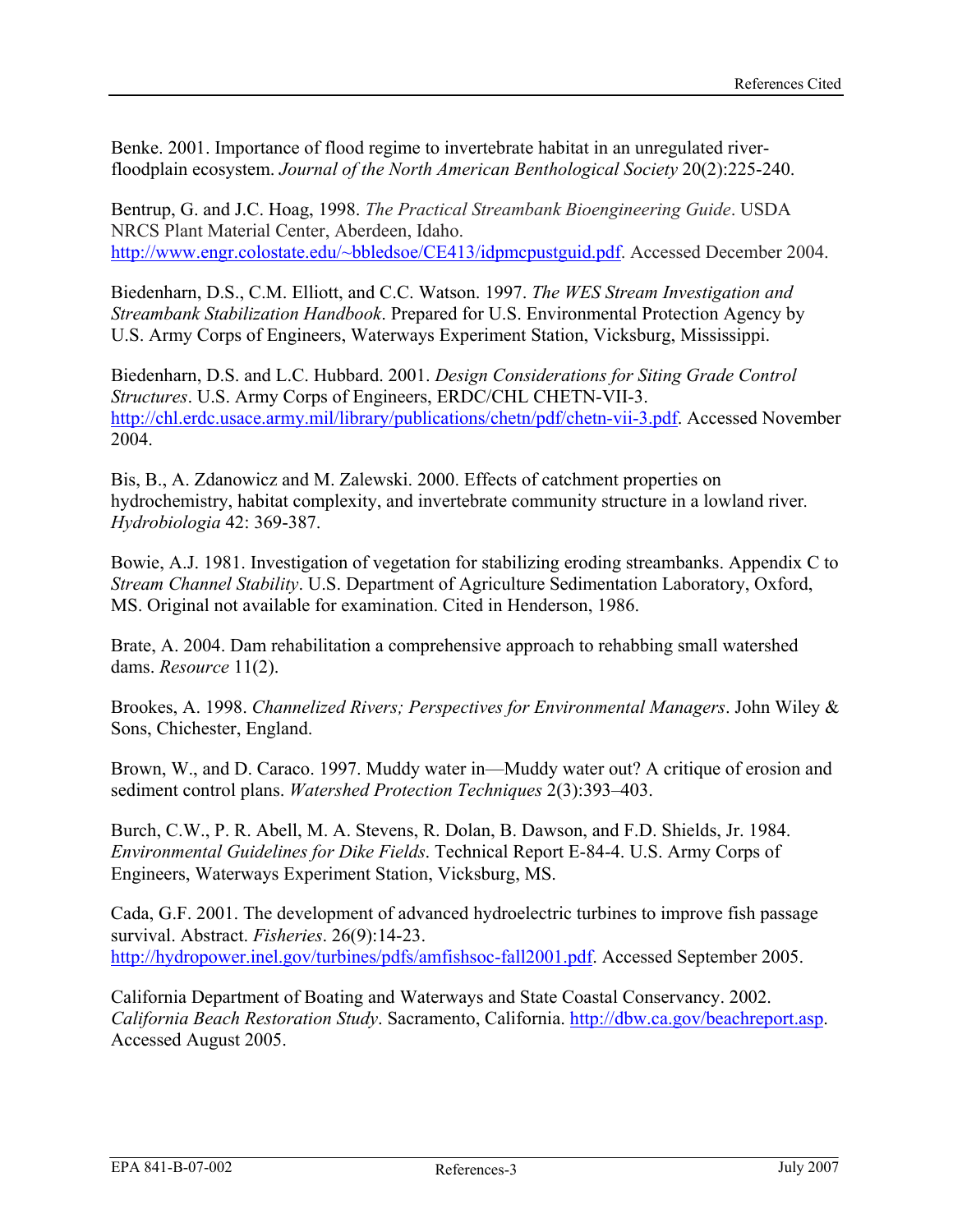CSWRCB. 2005. *California Nonpoint Source Encyclopedia*. California State Water Resources Control Board. Sacramento, CA. <http://www.swrcb.ca.gov/nps/encyclopedia.html>. Accessed August 2005.

CASQA. 2003. *Drainage System Maintenance*. California Stormwater Quality Association. California Stormwater BMP Handbook, SC-74. <http://www.cabmphandbooks.com/Documents/Municipal/SC-74.pdf>. Accessed November 2004.

CWP. 1997a. Keeping soil in its place. *Watershed Protection Techniques* 2(3): 418–423, Center for Watershed Protection.

CWP. 1997b. Improving the trapping efficiency of sediment basins. *Watershed Protection Techniques* 2(3): 434–439, Center for Watershed Protection.

CWP. 1997c. The limits of settling. *Watershed Protection Techniques* 2(3):429–433, Center for Watershed Protection.

CWP. 1997d. Strengthening silt fence. *Watershed Protection Techniques* 2(3):424–428, Center for Watershed Protection.

Chesapeake Bay Program. 1997. *Protecting Wetlands: Tools for Local Governments in the Chesapeake Bay Region*. Chesapeake Bay Program, Annapolis, MD.

Cohen, R. 1997. *Fact Sheet #9: The Importance of Protecting Riparian Areas Along Smaller Brooks and Streams*. Rivers Advocate, Riverways Program, Massachusetts Department of Fisheries, Wildlife and Environmental Law Enforcement. [http://www.mass.gov/dfwele/river/pdf/riparian\\_factsheet\\_9.pdf.](http://www.mass.gov/dfwele/river/pdf/riparian_factsheet_9.pdf) Accessed May 2003.

Colonnello, G. 2001. Physico-chemical comparison of the Manamo and Macereo rivers in the Orinoco delta after the 1965 Manamo dam construction. *Intercencia* 26(4): 136-143.

CSU. No date. *Demonstration Erosion Control*. Colorado State University [http://www.colostate.edu/orgs/CRSS.](http://www.colostate.edu/orgs/CRSS) Accessed April 2007.

Colt, J. 1984. *Computations of Dissolved Gas Concentrations in Water as Functions of Temperature, Salinity and Pressure*. Special Publication No. 14. American Fisheries Society, Bethesda, MD.

Conwed Fibers. No date. Conwed Fibers. [http://www.conwedfibers.com.](http://www.conwedfibers.com/) Accessed May 2003.

Copeland, R.R., D.N. McComas, C.R. Thorne, P.J. Soar, M.M. Jones, and J.B. Fripp. 2001. *Hydraulic Design of Stream Restoration Projects*. ERDC/CHL TR-01-28. U.S. Army Corps of Engineers, Washington, DC.

Cwikiel, W. 1996. *Living with Michigan Wetlands: A Landowner's Guide*. Tip of the Mitt Watershed Council, Conway, MI.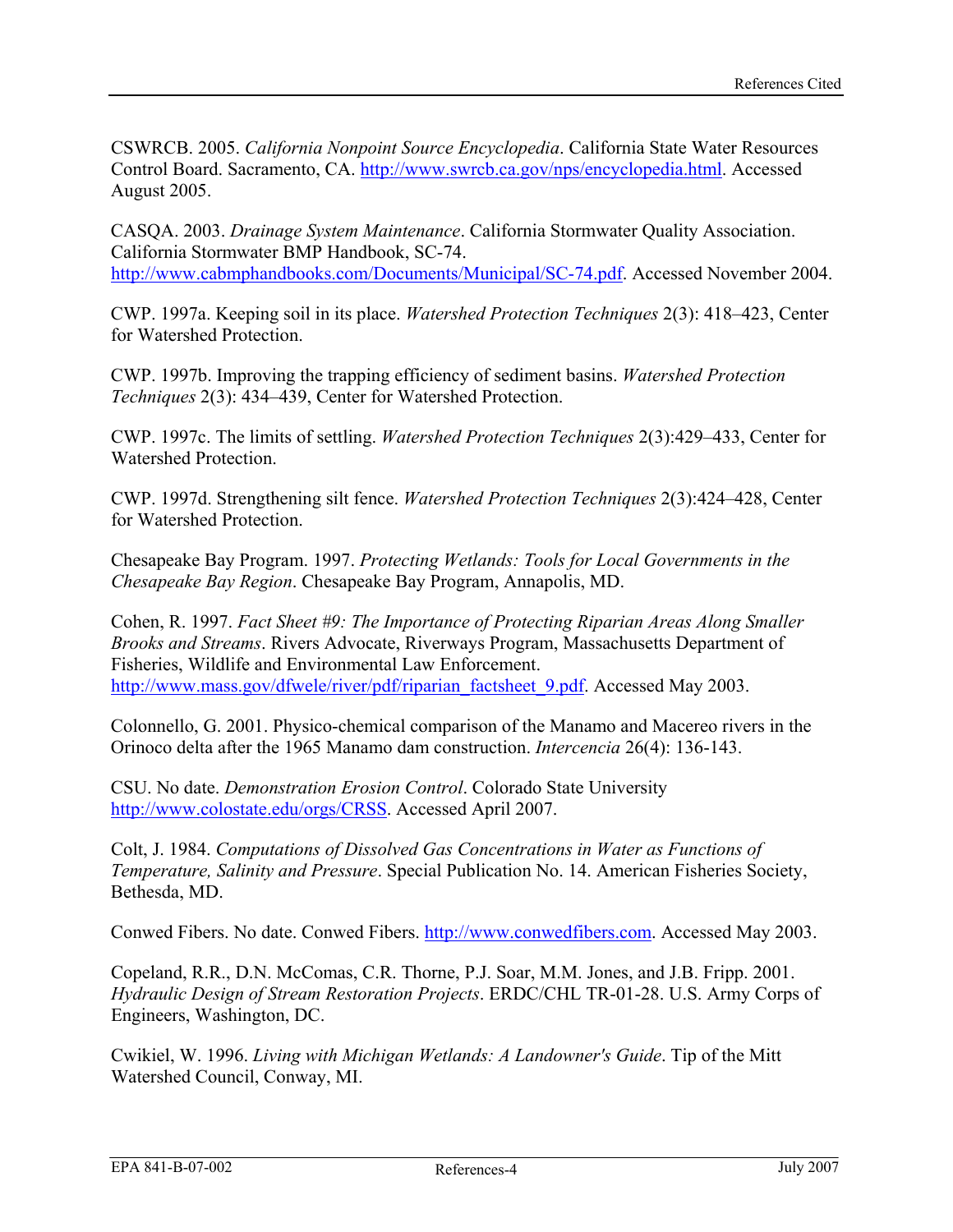Davis, C.A. 1987. A strategy to save the Chesapeake Shoreline. *Journal of Soil and Water Conservation* 42(2):72-75.

Décamps, H., M. Fortune, F. Gazelle, and G. Pautou. 1988. Historical influence of man on the riparian dynamics of a fluvial landscape. *Landscape Ecology*. 1(3):63-173.

Deering, J.W. 2000a. *Allowance Item for Soil Erosion and Sediment Control Plan/Measures*. John W. Deering, Inc., Bethel, CT.

Deering, J.W. 2000b. *Phasing, Sequence, and Methods*. John W. Deering, Inc., Bethel, CT.

Dehart, M. 2003. *Summary of Documented Benefits of Spill*. Fish Passage Center. [http://www.fpc.org/documents/memos/227-03.pdf.](http://www.fpc.org/documents/memos/227-03.pdf) Accessed September 2005.

Delaware DNREC. 2003. *Delaware Erosion and Sediment Control Handbook*. Delaware Department of Natural Resources and Environmental Control, Dover, Delaware. [http://www.dnrec.state.de.us/DNREC2000/Divisions/Soil/Stormwater/New/](http://www.dnrec.state.de.us/DNREC2000/Divisions/Soil/Stormwater/New/Delaware%20ESC%20Handbook_06-05.pdf) [Delaware%20ESC%20Handbook\\_06-05.pdf](http://www.dnrec.state.de.us/DNREC2000/Divisions/Soil/Stormwater/New/Delaware%20ESC%20Handbook_06-05.pdf). Accessed August 2005.

Delaware Riverkeeper. No date. *Dam Removal and River Restoration*. [http://www.delawareriverkeeper.org/factsheets/dam\\_removal.html.](http://www.delawareriverkeeper.org/factsheets/dam_removal.html) Accessed May 2003.

Deliman, P.N., R.H. Glick, and C.E. Ruiz. 1999. *Review of Watershed Water Quality Models*. Technical Report W-99-1, U.S. Army Engineers, Waterways Experiment Station, Vicksburg, MS.

Dillaha, T.A., J.H. Sherrard, and D. Lee. 1989. Long-term effectiveness of vegetative filter strips. *Water Environment and Technology* (November 1989):419-421.

Dodge, N.A. 1989. Managing the Columbia River to meet anadromous fish requirements. In *Proceedings Waterpower '89*, American Society of Civil Engineers, Niagara Falls, NY August 23-25, 1989.

Dorthch, M.S. 1997. *Water Quality Considerations in Reservoir Management*. Water Resources Update, Universities Council on Water Resources, Southern Illinois, University Carbondale, IL.

Doyle, M.W., E.H. Stanley, M.A. Luebke, and J.M. Harbor. 2000. *Dam Removal: Physical, Biological, and Societal Considerations.* American Society of Civil Engineers Joint Conference on Water Resources Engineering and Water Resources Planning and Management. Minneapolis, MN.

Dryden Aqua. 2002. *Degassing*. <http://www.drydenaqua.com/degassing/degas.htm>. Accessed July 2002.

Duke Engineering & Services, Inc. 2000. *Fish Entrainment: Lake Chelan Hydroelectric Project*. FERC Project No. 637. [http://www.chelanpud.org/relicense/study/reports/4010\\_1.pdf](http://www.chelanpud.org/relicense/study/reports/4010_1.pdf). Accessed April 2004.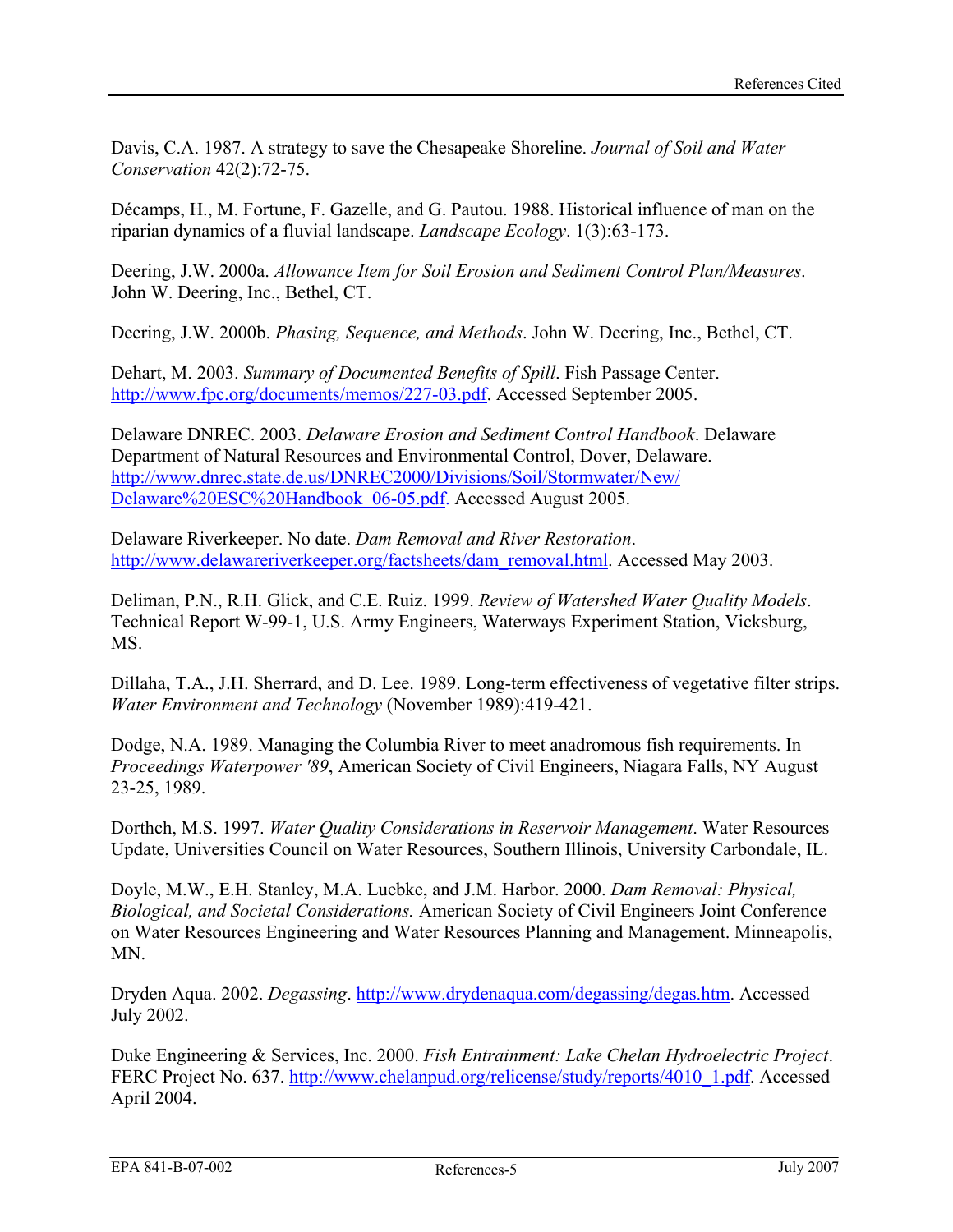Dunne, T. and L.B. Leopold. 1978. *Water in Environmental Planning*. W.H. Freeman, New York, 818 p.

ECY. 2007. *Brush Layering*. Washington Department of Ecology. <http://www.ecy.wa.gov/programs/sea/pubs/93-30/brush.html>. Accessed May 2007.

EMC2. 2001. *Milltown Reservoir Sediments Site Draft Combined Feasibility Study*. [http://www.epa.gov/region08/superfund/sites/fs\\_narrative.pdf](http://www.epa.gov/region08/superfund/sites/fs_narrative.pdf). Accessed October 2004.

Environmental Defense. 2002. *Impacts of Corps Projects*. [http://www.edf.org/documents/2072\\_ImpactsCorpsProjects.pdf](http://www.edf.org/documents/2072_ImpactsCorpsProjects.pdf). Accessed April 2004.

Environmental Law Institute. 1998. *Almanac of Enforceable State Laws to Control Nonpoint Source Water Pollution*. Environmental Law Institute, Washington, DC. [http://www.eli.org.](http://www.eli.org/) Accessed June 2003.

EPRI. 1990. *Assessments and Guide for Meeting Dissolved Oxygen Water Quality Standards for Hydroelectric Plant Discharges*. Electric Power Research Institute, EPRI GS-7001. Aquatic Systems Engineering, Wellsboro, Pennsylvania.

EPRI. 1999. *Fish Protection at Cooling Water Intakes: Status Report*. Electric Power Research Institute. TR-114013.

EUCC. 1999. *European Code of Conduct for the Coastal Zone*. European Union for Coastal Conservation. [http://www.coastalguide.org/code.](http://www.coastalguide.org/code) Accessed August 2005.

FAO. 1997. *Management of Agricultural Drainage Water Quality*. Food and Agriculture Organization of the United Nations, International Commission on Irrigation and Drainage. Water Reports 13. [http://www.fao.org/docrep/w7224e/w7224e00.htm#Contents.](http://www.fao.org/docrep/w7224e/w7224e00.htm#Contents)

FAO. 2001. *Dams, Fish and Fisheries: Opportunities, Challenges and Conflict Resolutions*. Food and Agriculture Organization of the United Nations, Fishery Department. Rome, Italy. <http://www.fao.org/documents>. Accessed August 2005.

Feather River Hatchery. No date. *Feather River Hatchery: Fish Ladder*. [http://www.dfg.ca.gov/hatcheries/feather-river.](http://www.dfg.ca.gov/hatcheries/feather-river) Accessed May 2003.

FEMA. 2003. *Federal Guidelines for Dam Safety: Glossary of Terms (FEMA 148).* Federal Emergency Management Agency, Interagency Committee on Dam Safety. <http://www.fema.gov/plan/prevent/damfailure/fema148.shtm>. Accessed May 2007.

FHWA. 2001. *River Engineering for Highway Encroachments: Highways in the River Environment.* Hydraulic Design Series Number 6, Publication Number FHWA NHI 01-004, U.S. Department of Transportation, Federal Highway Administration, Washington, DC. [http://isddc.dot.gov/OLPFiles/FHWA/010589.pdf.](http://isddc.dot.gov/OLPFiles/FHWA/010589.pdf) Accessed August 2005.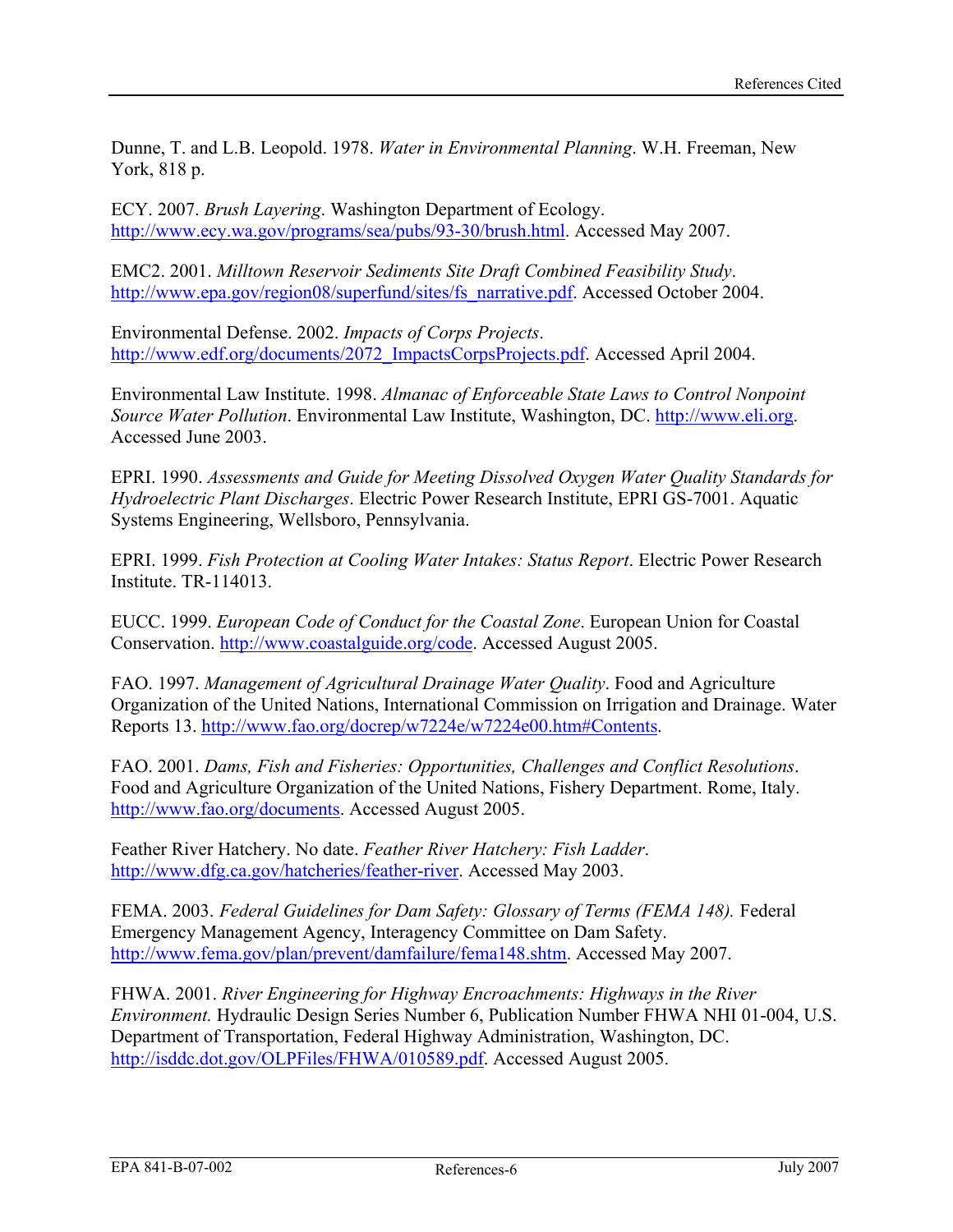Fidler, L.E. and G.G., Oliver. 2001. *Towards a Water Quality Guidance for Temperature in the Province of British Columbia*. Water Quality Section, Water Management Branch, British Columbia Ministry of Environment, Lands and Parks.

Findley, D.I., and K. Day. 1987. Dissolved oxygen studies below Walter F. George Dam. In *Proceedings: CE Workshop on Reservoir Releases*, Misc. Paper E-87-3. U.S. Army Corp of Engineers, Waterways Experiment Station, Vicksburg, MS.

FISRWG. 1998. *Stream Corridor Restoration: Principles, Processes, and Practices*. Federal Interagency Stream Restoration Working Group, U.S. Department of Commerce, National Technical Information Service. [http://www.nrcs.usda.gov/technical/stream\\_restoration.](http://www.nrcs.usda.gov/technical/stream_restoration) Accessed June 2003.

Fischenich, C. and H. Allen. 2000. *Stream Management*. U.S. Army Corps of Engineers, Engineer Research and Development Center. ERDC/EL SR-W-00-1.

Fontane, D.G., W.J. Labadie, and B. Loftis. 1981. *Optimal Control of Reservoir Discharge Quality Through Selective Withdrawal: Hydraulic Laboratory Investigation*. Prepared by Colorado State University and the Hydraulics Laboratory, Waterways Experimental Station, for the U.S. Army Corps of Engineers, Waterways Experiment Station, Vicksburg, MS.

Franklin, S.B., J.A. Kupfer, S.R. Pezeshki, R.A. Hanson, T.L. Scheff and R.W. Gentry. 2001. A comparison of hydrology and vegetation between a channelized stream and a nonchannelized stream in western Tennessee. *Physical Geography* 22(3):254-274.

Freeman, P.H. 1977. Large Dams and the Environment, Recommendations for Development Planning. In *International Institute for Environment and Development*.

Friends of the Earth (FOE), American Rivers, and Trout Unlimited. 1999. *Dam Removal Success Stories: Restoring Rivers through Selective Removal of Dams that Don't Make Sense*. [http://www.foe.org/res/pubs/pdf/successstories.pdf.](http://www.foe.org/res/pubs/pdf/successstories.pdf) Accessed June 2007.

FOR. 1999. *Rivers Reborn: Removing Dams and Restoring Rivers in California. Friends of the* River, Sacramento, California.

<http://www.friendsoftheriver.org/site/DocServer/RiversReborn.pdf?docID=224&AddInterest=1004>. Accessed June 2007.

Fulford, E.T. 1985. Reef type breakwaters for shoreline stabilization. In *Coastal Zone '85,* American Society of Civil Engineers, New York, NY, pp. 1776-1795.

Gallagher, J.W., and G.V. Mauldin. 1987. Oxygenation of releases from Richard B. Russell Dam. In *Proceedings: CE Workshop on Reservoir Releases*, U.S. Army Corp of Engineers, Waterways Experiment Station, Vicksburg, MS. Misc. Paper E-87-3.

Galli, J. 1991. *Thermal Impacts Associated with Urbanization and Stormwater Management Best Management Practices*. Metropolitan Washington Council of Governments. Maryland Department of the Environment. Washington, DC. 188 pp.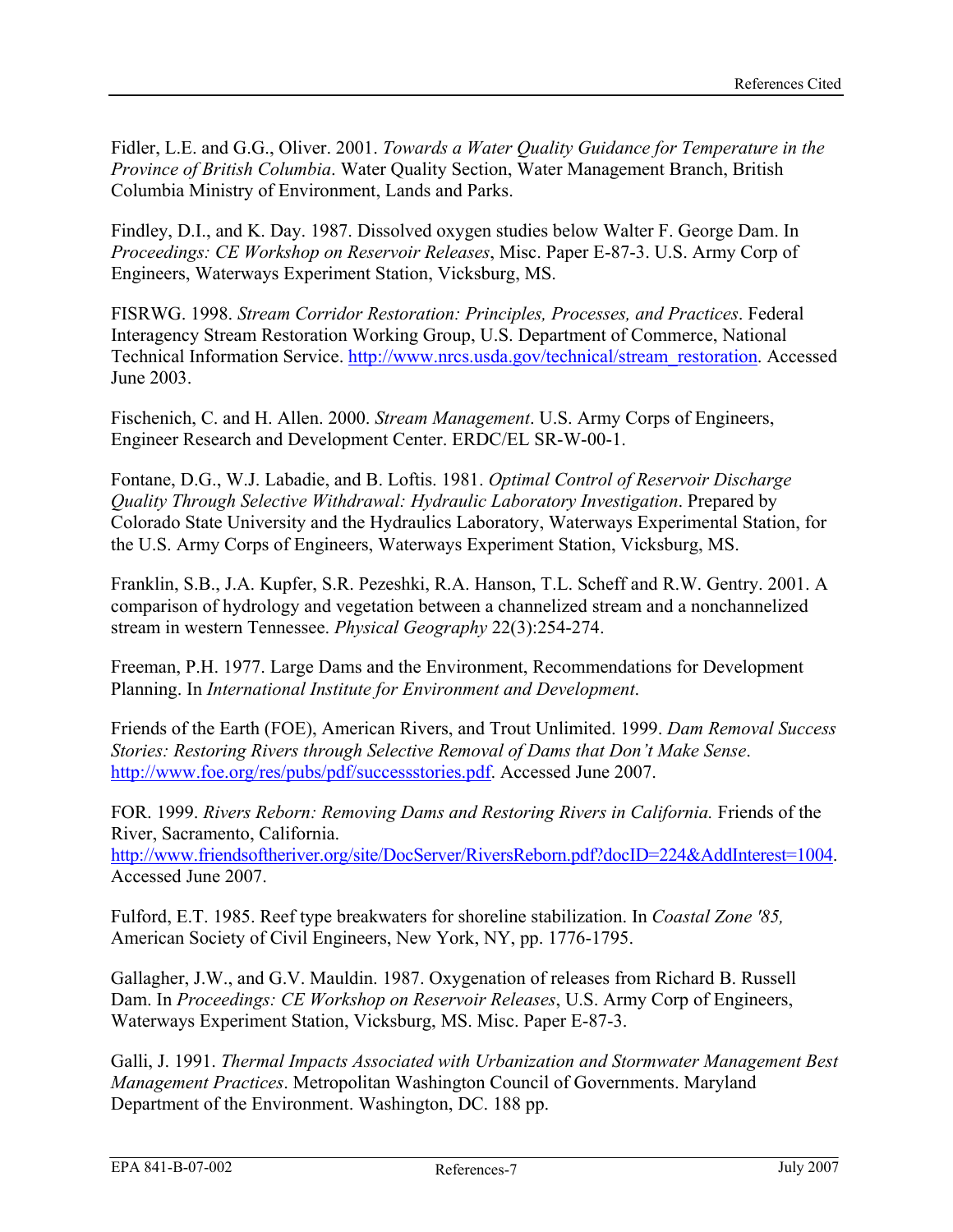Goldman, S.J., K. Jackson, and T.A. Borstztynksy. 1986. *Erosion and Sediment Control Handbook.* McGraw-Hill, Inc., New York, NY.

Gore, J.A., ed. 1985. *The Restoration of Rivers and Streams*. Butterworth, Boston, MA.

Gray, D.H. and R.B. Sotir. 1996. *Biotechnical and Soil Bioengineering Slope Stabilization: A Practical Guide for Erosion Control*. John Wiley and Sons, New York, NY.

Hamilton, P. 1990. Modelling salinity and circulation for the Columbia River estuary. *Progress in Oceanography* 25:113-156.

Hansen, R.P., and M.D. Crumrine. 1991. *The Effects of Multipurpose Reservoirs on the Water Temperature of the North and South of Santiam Rivers, Oregon*. Water Resources Investigations, Report 91-4007. U.S. Geological Survey, prepared in cooperation with the U.S. Army Corps of Engineers, Portland, OR.

Hardaway, C.S., G.R. Thomas, and J.-H. Li. 1991. *Chesapeake Bay Shoreline Study: Headland Breakwaters and Pocket Beaches for Shoreline Erosion Control, Final Report*. Virginia Institute of Marine Science, Gloucester Point, VA.

Hardaway, C.S., and J.R. Gunn. 1989. Elm's Beach Breakwater Project - St. Mary's County, Maryland. In *Proceedings Beach Technology '89*, Tampa, FL.

Hardaway, C.S., and J.R. Gunn. 1991. Working Breakwaters. *Civil Engineering* October 1991:64-66.

Harrelson, C.C., C.L. Rawlins, and J.P. Potyondy. 1994. *Stream Channel Reference Sites: An Illustrated Guide to Field Technique*. General Technical Report RM-245. U.S. Department of Agriculture, Forest Service, Rocky Mountain Forest and Range Experiment Station, Fort Collins, CO.

Harris, G.G., and W.A. Van Bergeijk. 1962. Evidence that the lateral-line organ responds to nearfield displacements of sound sources in water. *Journal of the Acoustic Society of America* 34:1831-1841.

Harshbarger, E.D. 1987. Recent developments in turbine aeration. In *Proceedings: CE Workshop on Reservoir Releases*. Misc. Paper E-87-3. U.S. Army Corp of Engineers Waterways Experiment Station, Vicksburg, MS.

Hauser, G. 1992. Tennessee Valley Authority. Personal communication.

Hauser, G.E., M.D. Bender, and M.K. McKinnon. 1989. *Model Investigation of Douglas Tailwater Improvements*. Technical Report No. WR28-1-590-143. Tennessee Valley Authority, Norris, TN.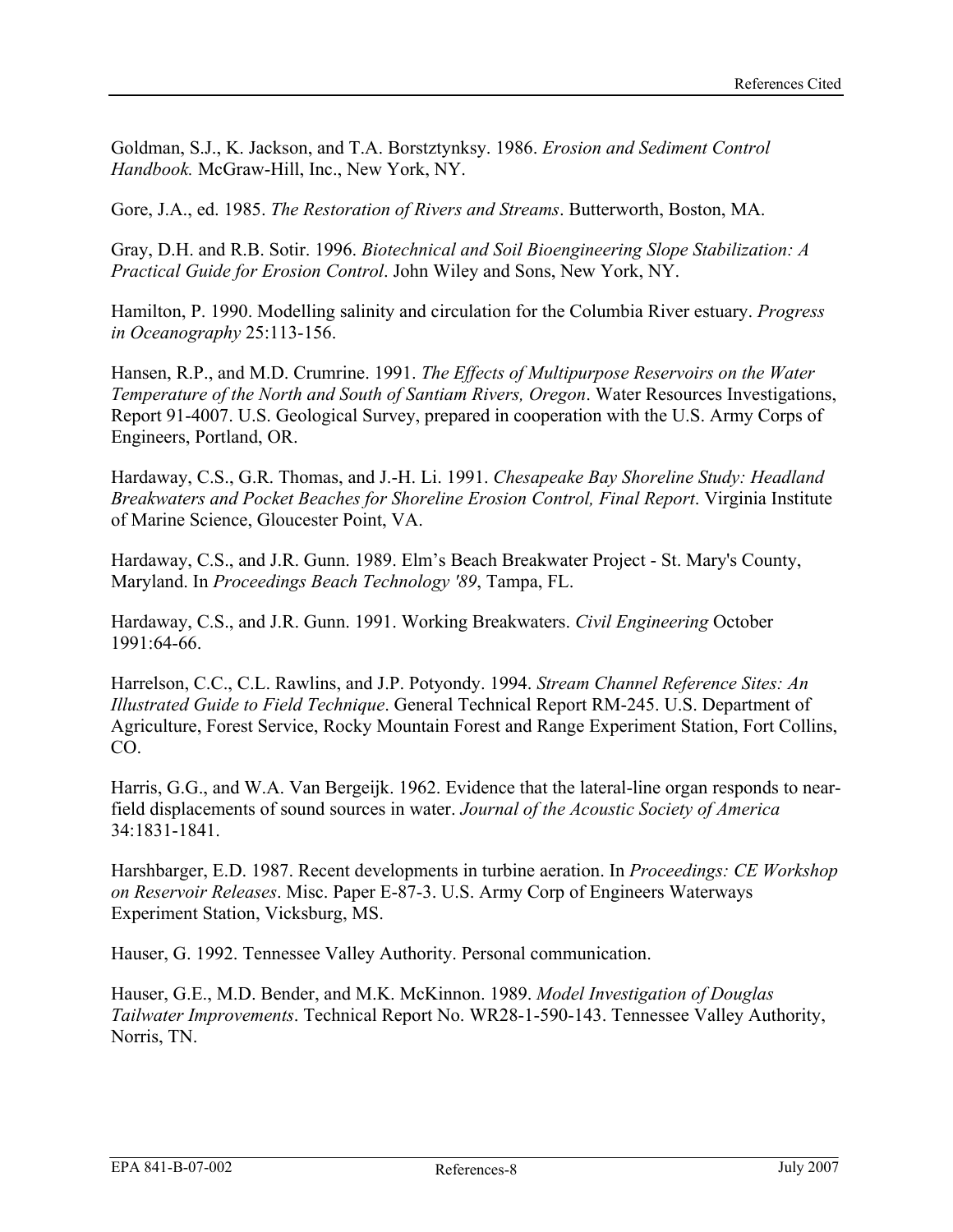Hauser, G.E., M.C. Shiao, and M.D. Bender. 1990a. *Modeled Effects of Extended Pool Level Operations on Water Quality*. Technical Report No. WR28-2-590-148. Tennessee Valley Authority, Engineering Laboratory, Norris, TN.

Hauser, G.E., M.C. Shiao, and R.J. Ruane. 1990b. *Unsteady One-Dimensional Modelling of Dissolved Oxygen in Nickajack Reservoir*. Technical Report No. WR28-1-590-150. Tennessee Valley Authority, Engineering Laboratory, Norris, TN.

Henderson, J.E. 1986. Environmental design for streambank protection projects. *Water Resources Bulletin* 22(4):549-558.

Henderson, J.E., and F.D. Shields Jr., 1984. *Environmental Features for Streambank Protection Projects*. Technical Report E-84-11.U.S. Army Corps of Engineers, Waterways Experiment Station, Vicksburg, MS.

Higgins, J.M., and B.R. Kim. 1982. DO model for discharges from deep impoundments. *Journal of the Environmental Engineering Division, ASCE* 108(EE1):107-122.

Hobbs, C.H., R.J. Byrne, W.R. Kerns, and N.J. Barber. 1981. Shoreline erosion: A problem in environmental management. *Coastal Zone Management Journal* 9(1):89-105.

Hobson, R.D. 1977. *Review of design elements for beach-fill evaluation*. TP 77-6. U.S. Army Corps of Engineers, Coastal Engineering Research Center, Fort Belvoir, VA.

Holdren, C., W. Jones, and J. Taggart. 2001. *Managing Lakes and Reservoirs.* North American Lake Management Society and Terrene Institute, in cooperation with the Office of Water, Assessment and Watershed Protection Division, U.S. Environmental Protection Agency, Madison, WI.

Holland, J.P. 1984. *Parametric investigation of localized mixing in reservoirs*. Technical Report E-84-7. U.S. Army Corps of Engineers Waterways Experiment Station, Vicksburg, MS. Original not available for examination. Cited in Price, 1989.

Holler, S. 1989. Buffer strips in watershed management. In, *Watershed Management Strategies for New Jersey*. pp. 69-116., Cook College Department of Environmental Resources and New Jersey Agricultural Experiment Station, Rutgers University, New Brunswick, NJ.

Houston, J.R. 1991. Beachfill performance. *Shore and Beach* 59(3):15-24.

Howington, S.E. 1990. *Simultaneous, Multilevel Withdrawal from a Density Stratified Reservoir*. Technical Report W-90-1. U.S. Army Corps of Engineers, Waterways Experiment Station, Vicksburg, MS.

Hupp, C.R., and A. Simon. 1986. Vegetation and bank-slope development. In *Proceedings of the Forest Federal Interagency Sedimentation Conference*, Las Vegas, NV, pp. 83-92. U.S. Interagency Advisory Committee on Water Data, Washington, DC.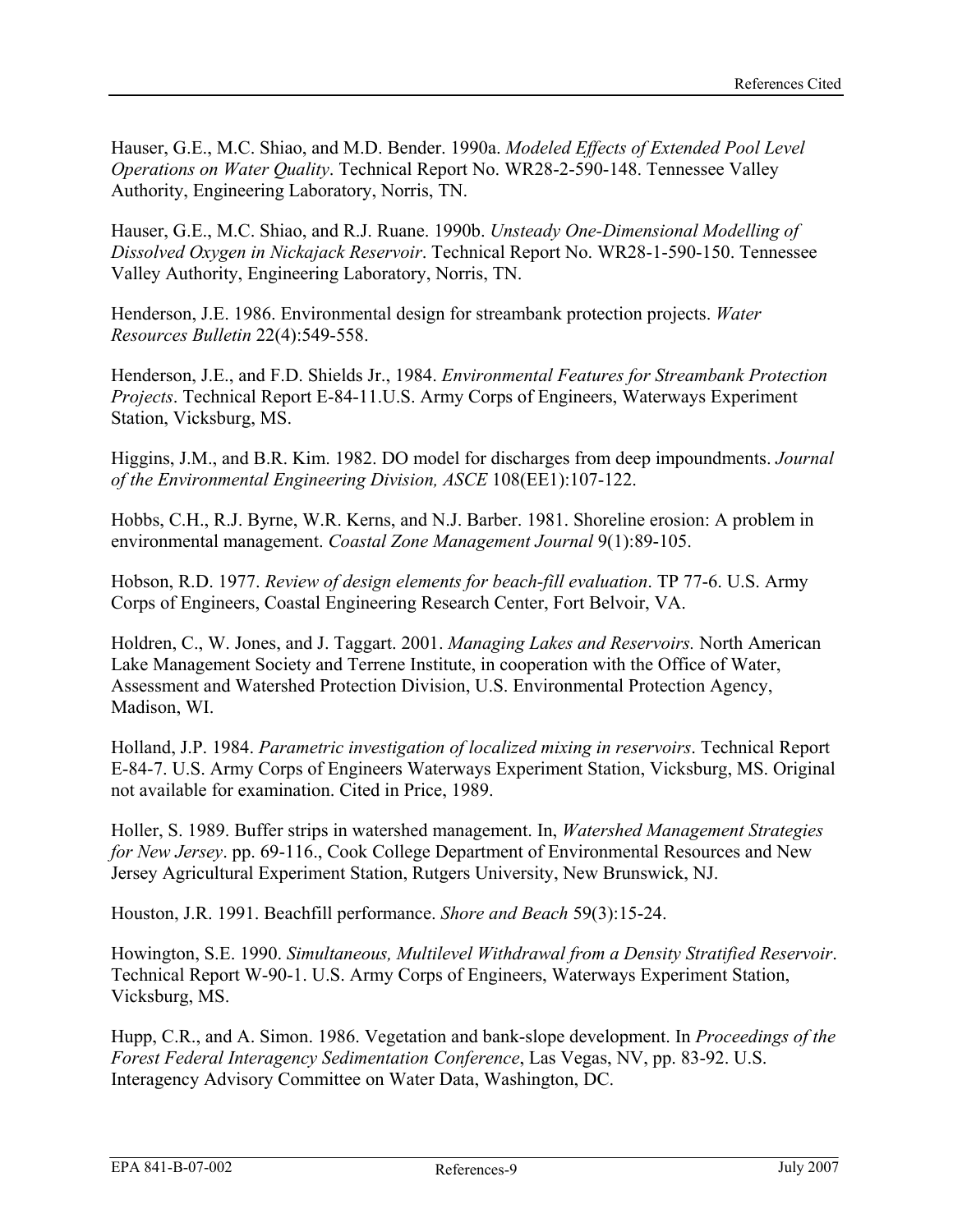Hupp, C.R., and A. Simon. 1991. Bank accretion and the development of vegetated depositional surfaces along modified alluvial channels. *Geomorphology* 4:111-124.

Hynson, J.R., P.R. Adamus, J.O. Elmer, T. DeWan, and F.D. Shields. 1985. *Environmental Features for Streamside Levee Projects*. Technical Report E-85-7. U.S. Army Corps of Engineers, Waterways Experiment Station, Vicksburg, MS.

International Rivers Network. 2003. *Reviving the World's Rivers: Dam Removal: Technical Challenges*. [http://www.irn.org/revival/decom/brochure/rrpt4.html.](http://www.irn.org/revival/decom/brochure/rrpt4.html) Accessed June 2003.

Jackson, D. 1989. A glimmer of hope for stream fisheries in Mississippi. *Fisheries* 14:4-9.

Johnson, P.L., and J.F. LaBounty. 1988. *Optimization of Multiple Reservoir Uses Through Reaeration - Lake Casitas, USA: A Case Study.* Commision Internationale des Grands Barrages. Seizieme Congress des Grands Barrages, San Francisco, 1988. Q. 60, R. 27 pp. 437-451.

Jones, R.K., and P.A. March. 1991. Efficiency and cavitation effects of hydroturbine venting. In *Progress in Autoventing Turbine Development*. Tennessee Valley Engineering Authority, Engineering Laboratory, Norris, TN.

Jones & Stokes. 2004. *Final: Aeration Technology Feasibility Report for the San* 

*Joaquin River Deep Water Ship Channel*. Prepared for the California Bay-Delta Authority. [http://www.sjrdotmdl.org/library\\_folder/1033.pdf](http://www.sjrdotmdl.org/library_folder/1033.pdf). Accessed April 27, 2007.

Kahler, T., M. Grassley, D. Beauchamp. 2000. *A Summary of the Effects of Bulkheads, Piers, and Other Artificial Structures and Shorezone Development on ESA-listed Salmonids in Lakes*. Washington Cooperative Fish and Wildlife Research Unit. Seattle, Washington. [http://www.ci.bellevue.wa.us/pdf/Utilities/dock\\_bulkhead.pdf.](http://www.ci.bellevue.wa.us/pdf/Utilities/dock_bulkhead.pdf) Accessed August 2005.

Karr, J.R., K.D. Fausch, P.L. Angermeier, P.R. Yant, and I.J. Schlosser. 1986. *Assessing Biological Integrity in Running Waters: A Method and its Rationale*. Illinois Natural History Survey Special Publication No. 5.

Killam, G. 2005. *The Clean Water Act Owner's Manual*. 2d ed. River Network, Portland, Oregon.

Knudsen, F.R., P.S. Enger, and O. Sand. 1994. Avoidance responses to low frequency sound in downstream migrating Atlantic salmon smolt, *Salmo salar*. *Journal of Fish Biology*. 45:227-233.

Knutson, P.L. 1988. Role of coastal marshes in energy dissipation and shore protection. In *The Ecology and Management of Wetlands, Volume 1: Ecology of wetlands*, ed. D.D. Hook, W.H. McKee, Jr., H.K. Smith, J. Gregory, V.G. Burrell, Jr.

Kubecka, J., and J. Vostradovsky. 1995. Effects of dams, regulation and pollution on fish stocks in the Vltava river in Prague. *Regulated Rivers: Research and Management* 10(2-4):93-98.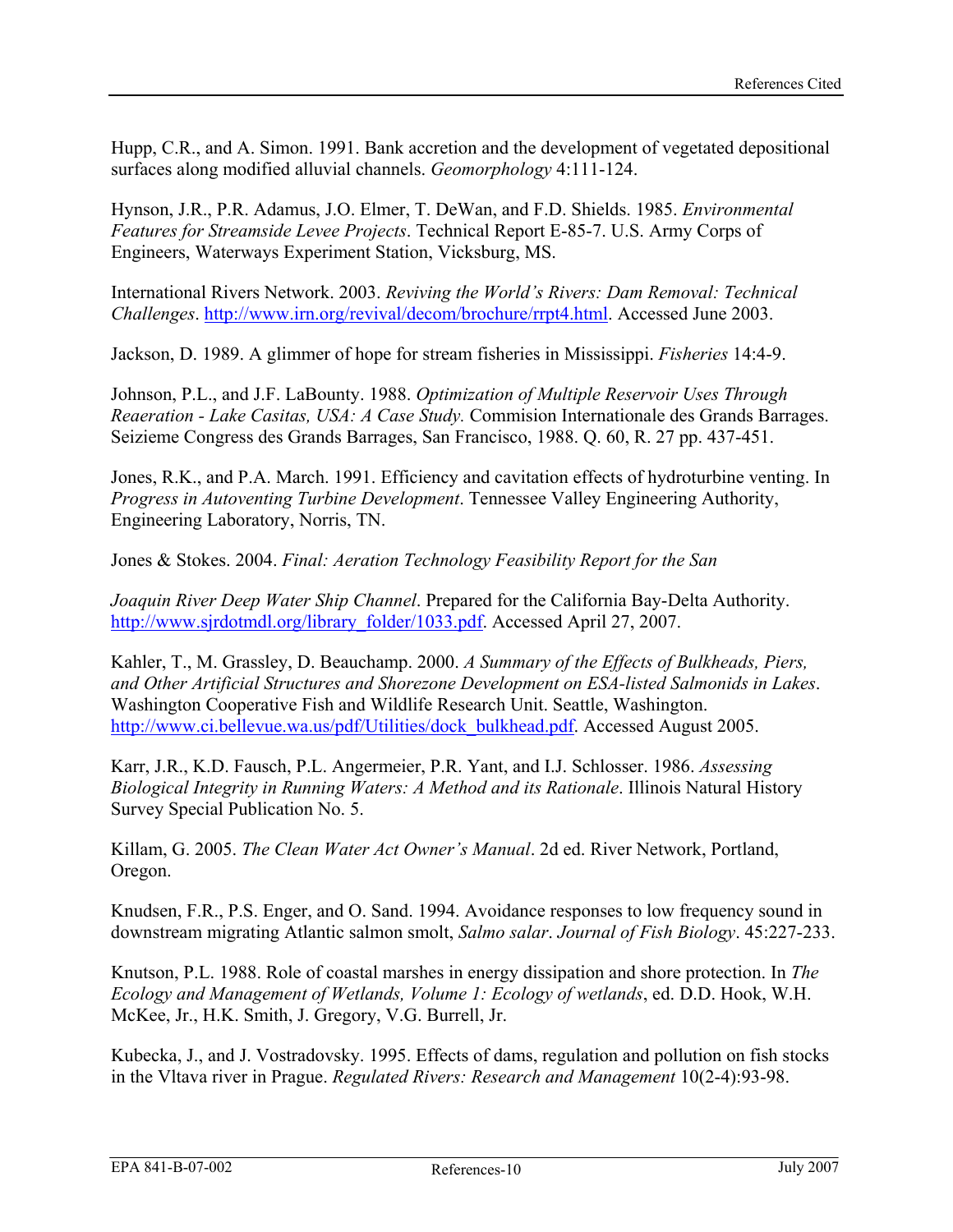Landschoot, P. 1997. *Erosion Control & Conservation Plantings on Noncropland*. Pennsylvania State University, College of Agricultural Sciences, University Park, PA.

Lane, E.W. 1955. The importance of fluvial morphology in hydraulic engineering. *Proceedings of the American Society of Civil Engineers* 81(745):1-17.

Larinier, M. 2000. *Dams and Fish Migration*. Institut de Mecanique des Fluides, Toulouse, France. [http://www.wca-infonet.org/servlet/BinaryDownloaderServlet?filename=](http://www.wca-infonet.org/servlet/BinaryDownloaderServlet?filename=1066733415116_fish.pdf&refID=115443) [1066733415116\\_fish.pdf&refID=115443](http://www.wca-infonet.org/servlet/BinaryDownloaderServlet?filename=1066733415116_fish.pdf&refID=115443). Accessed June 2003

Lee, M. 1999. March. Costs mount for Snake Dam removal. *Tri-City Herald*  [http://www.snakedams.com/news/story12.html.](http://www.snakedams.com/news/story12.html) Accessed June 2002.

Los Angeles River Watershed. 1973. *Evaluation of check dams for sediment control*. Los Angeles River Watershed, Angeles National Forest, Region 5.

Low Impact Development Center, Inc. No date. *Introduction to Low Impact Development (LID).*  [http://www.lid-stormwater.net/intro/background.htm.](http://www.lid-stormwater.net/intro/background.htm) Accessed May 2007.

MDEP. 1990. *Best Management Practices for Stormwater Management*. Maine Department of Environmental Protection, Bureau of Water Quality, and York County Soil and Water Conservation District.

Mantell, M.A., S.F. Harper, and L. Propst. 1990. *Creating Successful Communities: A Guidebook to Growth Management Strategies.* Island Press, Washington, DC.

March, P.A., J. Cybularz, and B.G. Ragsdale. 1991. Model tests for evaluation of auto-venting hydroturbines. In *Progress in Autoventing Turbine Development*. Tennessee Valley Authority, Engineering Laboratory, Norris, TN.

Marmulla, G., ed. 2001. *Dams, Fish, and Fisheries: Opportunities, Challenges, and Conflict Resolution*. FAO Fisheries Technical Paper 419. <ftp://ftp.fao.org/docrep/fao/004/Y2785E/y2785e.pdf>. Accessed April 2004.

MDNR. 2001. *Annual Report 2001: Hydromodification/Channelization*. Maryland Department of Natural Resources, Annapolis, Maryland. [http://www.dnr.state.md.us/bay/czm/nps/publications/2001\\_annual\\_report.pdf.](http://www.dnr.state.md.us/bay/czm/nps/publications/2001_annual_report.pdf) Accessed June 2003.

Massachusetts River Restore Program. 2002. *Dam Removal Fact Sheet*. http://www.mass.gov/dfwele/river/pdf/rivdamremove.pdf. Accessed June 2002.

Mathias, M.E., and P. Moyle. 1992. Wetland and aquatic habitats. *Agriculture Ecosystems & Environment* 42(1-2):165-176.

Mattice, J.S. 1990. Ecological effects of hydropower facilities. In *Hydropower Engineering Handbook*, ed. Gulliver, J.S. and R.E.A. Arndt, pp. 8.1-8.57. McGraw-Hill, New York.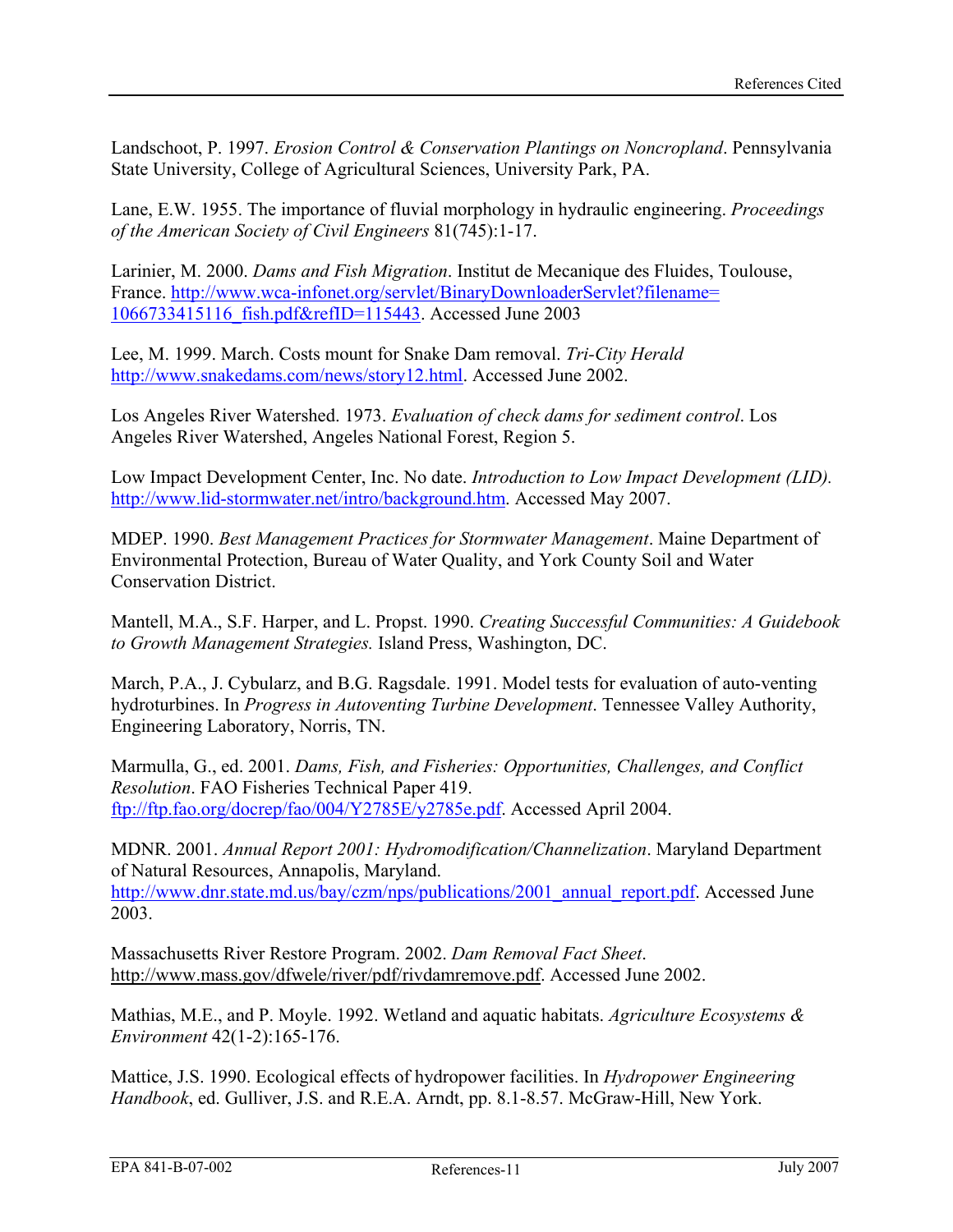McCully, Patrick. 2001. *Silenced Rivers: The Ecology and Politics of Large Dams*. Zed Books, London.

MDC. 2007. *St. Francis River Watershed: Habitat Conditions*. Missouri Department of Conservation.<http://mdc.mo.gov/fish/watershed/stfranc/habitat>. Accessed April 2007.

Meeks, G., Jr. 1990. *State Land Conservation and Growth Management Policy: A Legislator's Guide*. National Conference of State Legislators, Washington, DC.

Merritt, D.M., and D.J. Cooper. 2000. Riparian vegetation and channel change in response to river regulation: a comparative study of regulated and unregulated streams in the Green River basin, USA. *Regulated Rivers: Research and Management* 16(6):543-564.

Merz, J.E., J.D., Setka, G.B. Pasternack, and J.M. Wheaton. 2004. Predicting benefits of spawning-habitat rehabilitation to salmonid (*Oncorhynchus* spp.) fry production in a regulated California river. *Canadian Journal of Fisheries and Aquatic Sciences*. 61:1433-1446.

Mississippi State University, Center for Sustainable Design. 1999. *Water Related Best Management Practices in the Landscape: Brush Layering.* Created for United States Department of Agriculture, Natural Resource Conservation Service, Watershed Science Institute. [http://www.abe.msstate.edu/csd/NRCS-BMPs/pdf/streams/bank/brushlayer.pdf.](http://www.abe.msstate.edu/csd/NRCS-BMPs/pdf/streams/bank/brushlayer.pdf) Accessed May 2007.

Monk, B., D. Weaver, C. Thompson, and F. Ossiander. 1989. Effects of flow and weir design on the passage behavior of American shad and salmonids in an experimental fish ladder. *North American Journal of Fisheries Management* 9:60-67.

Montgomery, D.R., and J.M.Buffington, 1993. *Channel classification, prediction of channel response and assessment of channel condition.* Report TFW-SH10-93-002. Department of Geological Sciences and Quaternary Research Center, University of Washington, Seattle.

Montgomery Watson. 2001. *Sediment Management Unit 56/57 Demonstration Project, Fox River, Green Bay, Wisconsin*. Prepared for Fox River Group of Companies and Wisconsin Department of Natural Resources.

Morita, K., and S. Yamamoto. 2002. Effects of habitat fragmentation by damming on the persistence of stream-dwelling charr populations. *Conservation Biology* 16(5):1318-1323.

Muckleston, K.W. 1990. Striking a balance in the Pacific Northwest. *Environment* 32(1):11-15, 32-35.

Mueller, R.P., D.A. Neitzel, W.V. Mavros, and T.J. Carlson. 1998. *Evaluation of Low and High Frequency Sound for Enhancing Fish Screening Facilities to Protect Outmigrating Salmonids*. Prepared for the U.S. Department of Energy, Bonneville Power Administration. <http://www.efw.bpa.gov/Publications/h62611-13.pdf>. Accessed August 2005.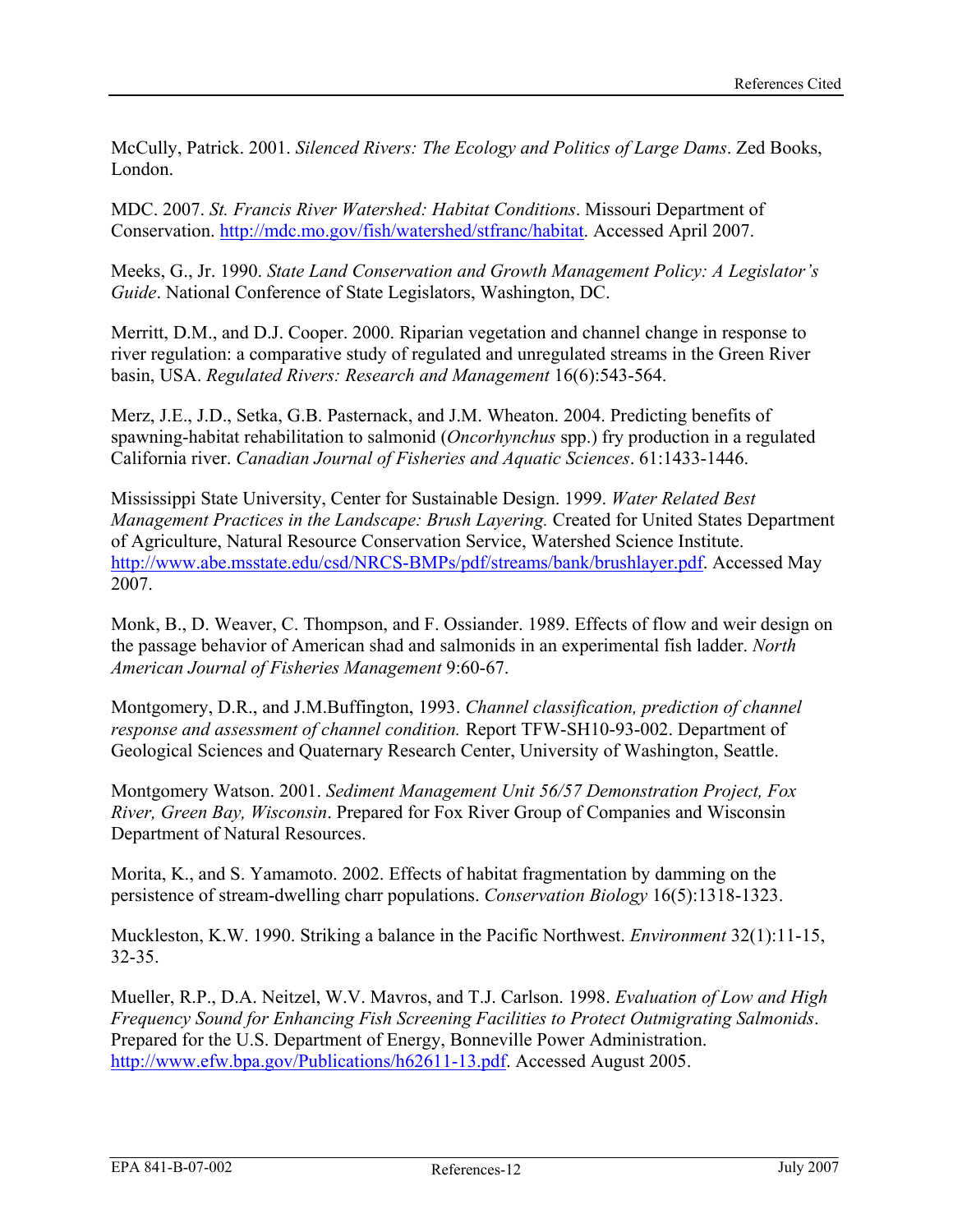Mueller, R.P., D.A. Neitzel, and B.G. Amidan. 1999. *Evaluation of Infrasound and Strobe Lights to Elicit Avoidance Behavior in Juvenile Salmon and Char*. Prepared for the U.S. Department of Energy, Bonneville Power Administration. http://www.pnl.gov/ecology/pubs/PDFs/sound99.pdf. Accessed August 2005.

NRC. 1990. *Managing Coastal Erosion*. National Research Council, National Academy Press, Washington, DC.

NRC. 1992. *Restoration of Aquatic Ecosystems.* National Research Council, National Academy Press, Washington, DC.

NRC. 2004. *Endangered and Threatened Species of the Platte River.* National Resource Council, National Academy Press, Washington DC. [http://www.platteriver.org/library/NAS%20documents/NASrpt.pdf.](http://www.platteriver.org/library/NAS%20documents/NASrpt.pdf) Accessed May 2007.

NRDC. No date. *Stormwater Strategies: Community Responses to Runoff Pollution, Chapter 12: Low Impact Development. National Resources Defense Council.*  [http://www.nrdc.org/water/pollution/storm/chap12.asp.](http://www.nrdc.org/water/pollution/storm/chap12.asp) Accessed May 2007.

Negishi, J.N., M. Inoue and M. Nunokawa. 2002. Effects of channelization on stream habitat in relation to spate and flow refugia for macroinvertebrates in northern Japan. *Freshwater Biology* 47 (8):1515-1529.

Nelson, R.W., J.R. Dwyer, and W.E. Greenberg. 1988. *Flushing and Scouring Flows for Habitat Maintenance in Regulated Streams*. Final Technical Report Contract No. 68-01-6986, U.S. Environmental Protection Agency, Criteria and Standard Division, Washington, DC.

Nestler, J.M., C.H. Walburg, J.F. Novotny, K.E. Jacobs, and W.D. Swink. 1986. *Handbook on Reservoir Releases for Fisheries and Environmental Quality*. Instruction Report E-86-3. U.S. Army Corps of Engineers, Waterways Experiment Station, Vicksburg, MS.

Nichols, F.H., J.E.. Cloern, S.N. Luoma, and D.H. Peterson. 1986. The modification of an estuary. *Science*. 231:567-573.

NOAA. 1995. *National Marine Fisheries Service Releases Draft Biological Opinion to Save Columbia River Basin Salmon*. National Oceanographic and Atmospheric Administration. [http://www.publicaffairs.noaa.gov/pr95/jan95/opinion.html.](http://www.publicaffairs.noaa.gov/pr95/jan95/opinion.html) Accessed August 2005.

NOAA. 1997. *Environmental Sensitivity Index Guidelines (Version 3) Chapter 2*. National Oceanographic and Atmospheric Administration, Seattle, WA. [http://response.restoration.noaa.gov/book\\_shelf/876\\_chapter2.pdf](http://response.restoration.noaa.gov/book_shelf/876_chapter2.pdf). Accessed May 2007.

NOAA. 1998. *Status Review of Chinook Salmon from Washington, Idaho, Oregon, and California*. National Oceanographic and Atmospheric Administration Technical Memorandum NMFS-NWFSC-35. [http://www.nwfsc.noaa.gov/publications/techmemos/tm35/index.htm.](http://www.nwfsc.noaa.gov/publications/techmemos/tm35/index.htm) Accessed September 2005.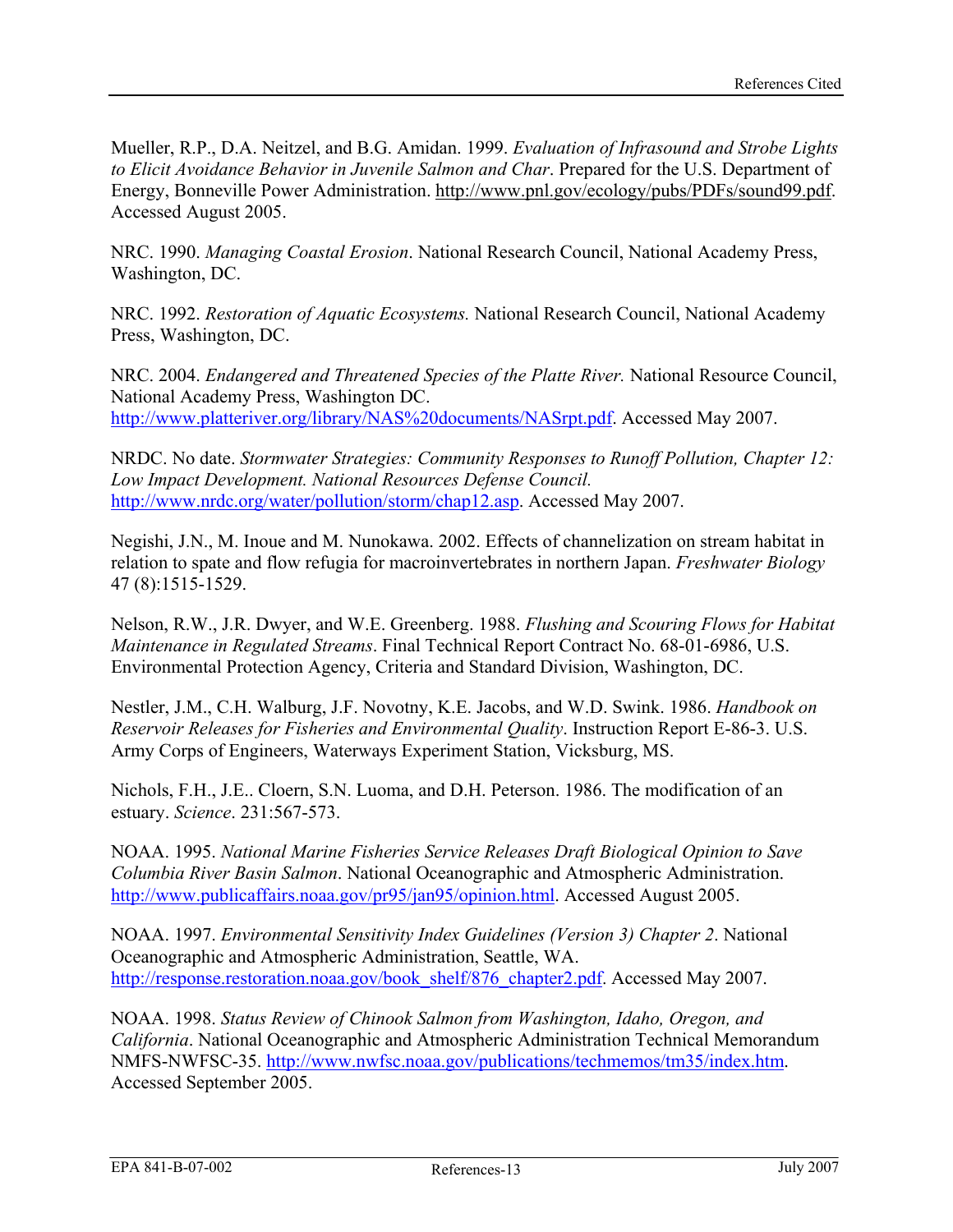NOAA. 2006. *Shoreline Terms*. National Oceanic and Atmospheric Administration. <http://www.csc.noaa.gov/shoreline/term.html#partr>. Accessed May 2007.

Office of Technology Assessment, United States Congress (OTA). 1995. *Fish Passage Technologies: Protection at Hydropower Facilities*. OTA-ENV-641. U.S. Government Printing Office, Washington, DC.

Oregon Association of Conservation Districts. 2004. *Protecting Streambanks from Erosion: Tips for Small Acreages in Oregon*. [http://www.or.nrcs.usda.gov/news/factsheets/fs4.pdf.](http://www.or.nrcs.usda.gov/news/factsheets/fs4.pdf) Accessed March 2004.

Petersen, J.C. 1990. *Trends and Comparison of Water Quality and Bottom Material of Northern Arkansas, 1974-85 and Effects of Planned Diversions*. USGS Water-Resources Investigation Report 90-4017. U.S. Geological Survey, Little Rock, AR.

Pilkey, O.H. 1992. Another view of beachfill performance. *Shore and Beach* 60(2):20-25.

Pilkey, O.H., and H.L. Wright III. 1988. Seawalls versus beaches. *Journal of Coastal Research*, Special Issue No. 4:41-64. Coastal Education and Research Foundation, Charlottesville, VA.

Plafkin, J.L., M.T. Barbour, K.D. Porter, S.K. Gross, and R.M. Hughes. 1989. *Rapid Bioassessment Protocols for Use in Streams and Rivers: Benthic Macroinvertebrates and Fish*. EPA/440/4-89/001. U.S. Environmental Protection Agency, Office of Water. Washington, DC. http://www.epa.gov/cgi-bin/claritgw?op-Display&document=clserv:OAR:0555;&rank= 4&template=epa. Accessed September 2005.

Pozo, J., E. Orive, H. Fraile, and A. Basaguren. 1997. Effects of Cernadilla-Valparaiso reservoir system in the River Tera. *Regulated Rivers: Research and Management* 13(1):57-73.

Presumpscot River Plan Steering Committee. 2002. *A Summary of Fisheries Conditions, Issues, and Options for the Presumpscot River*. University of Southern Maine, Casco Bay Estuary Project. http://www.cascobay.usm.maine.edu/053002 Revised Fisheries Short files/ 053002 Revised Fisheries Short.htm. Accessed September 2005.

Price, R.E. 1989. Evaluating commercially available destratification devices. *Water Operations Technical Support Information Exchange Bulletin*, Volume E-89-2, December 1989. U.S. Army Corps of Engineers, Waterways Experiment Station, Vicksburg, MS.

Pugh, J.R., G.L. Monan, and J.R. Smith. 1971. Effect of water velocity on the fish-guiding efficiency of an electrical guidance system. *Fishery Bulletin* 68(2):307-324.

Rasmussen, Jerry. 1999. *Reservoir and Channelization Projects*. U.S. Fish & Wildlife Service. [http://wwwaux.cerc.cr.usgs.gov/MICRA/ReservoirsandChannelizationProjects.htm.](http://wwwaux.cerc.cr.usgs.gov/MICRA/ReservoirsandChannelizationProjects.htm) Accessed April 2004.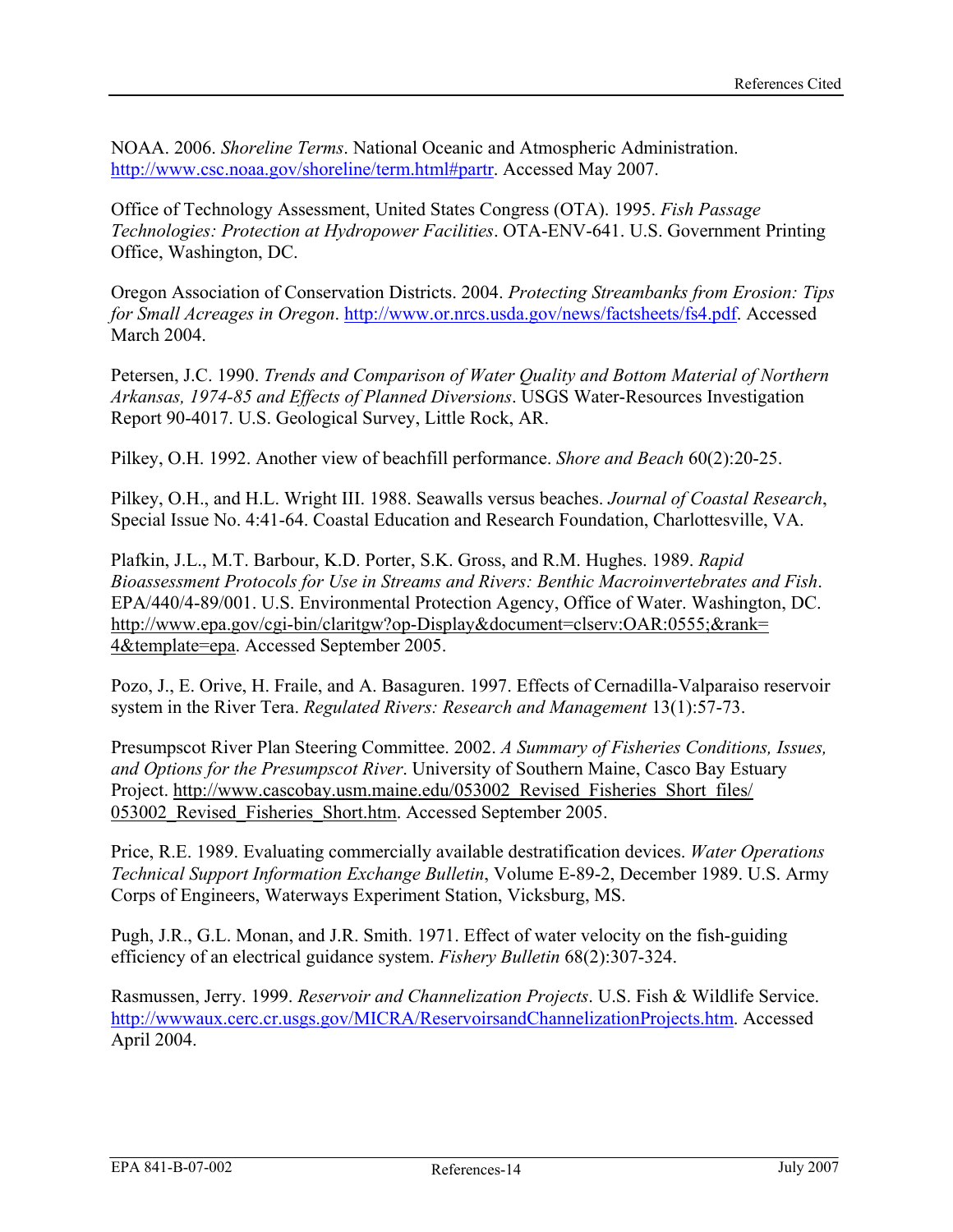Reiser, D.W., M.P. Ramey, and T.R. Lambert. 1985. Review of Flushing Flow in Regulated Streams. Pacific Gas and Electric Company, San Ramon, CA. In *Flushing and Scouring Flows for Habitat Maintenance in Regulated Streams*, ed. W.R. Nelson, J.R. Dwyer, and W.E. Greenberg. 1988. U.S. Environmental Protection Agency, Washington, DC.

River Recovery. 2001. *Why decommission a dam?* <http://www.recovery.bcit.ca/dmantle.html>. Accessed June 2003.

Rosgen, D. 1994. A classification of natural rivers. *Catena* 22(3):169-199.

Rosgen, D. 1996. *Applied River Morphology*. Wildland Hydrology, Pagosa Springs, CO.

Roy, D., and D. Messier. 1989. A review of the effects of water transfers - the La Grange hydroelectric complex (Quebec, Canada). *Regulated Rivers: Research and Management* 4:299- 316.

Sandheinrich, M.B., and G.J. Atchison. 1986. *Environmental Effects of Dikes and Revetments on Large Riverine Systems*. Prepared by U.S. Fish and Wildlife Service, Iowa Cooperative Fishery Research Unit, and the Department of Animal Ecology, Iowa State University for the U.S. Army Corps of Engineers, Waterways Experiment Station, Vicksburg, MS.

Schueler, T. 1987. *Controlling Urban Runoff: A Practical Manual for Planning and Designing Urban Best Management Practices*. Metropolitan Washington Council of Governments, Washington, DC.

Schueler, T. 1997. Impact of suspended and deposited sediment: risks to the aquatic environment rank high. *Watershed Protection Techniques* 2(3):443–444.

Schulte, Marc., S.M. Forman, D.T. Williams, G. Marshburn, and R. Vermeeren. 2000. *A Stable Channel Design Approach for the Rio Salado, Salt River, Arizona.* 

Schumm, S.A. 1960. *The shape of alluvial channels in relation to sediment type.* U.S Geological Survey Professional Paper 352-B. U.S. Geological Survey.

Schumm, S.A. 1977. *The fluvial system.* John Wiley and Sons, New York.

SEAS. 2007. *Soil & Water Conservation*. Shoreline Erosion Advisory Service. http://www.dcr.virginia.gov/soil & water/seas.shtml. Accessed May 2007.

Sherwood, C.R., D.A. Jay, R. Harvey, P. Hamilton, and C. Simenstad. 1990. Historical changes in the Columbia River Estuary. *Progress in Oceanography*, 25:299-352.

Shields, F.D., Jr., A.J. Bowie, and C.M. Cooper. 1995. Control of streambank erosion due to bed degradation with vegetation and structure. *Water Resources Bulletin* 31(3):475-489.

Shields, F.D., Jr, R.R. Copeland, P.C. Klingeman, M.W. Doyle, and A. Simon. 2003. Design for stream restoration. *Journal of Hydraulic Engineering*, ASCE.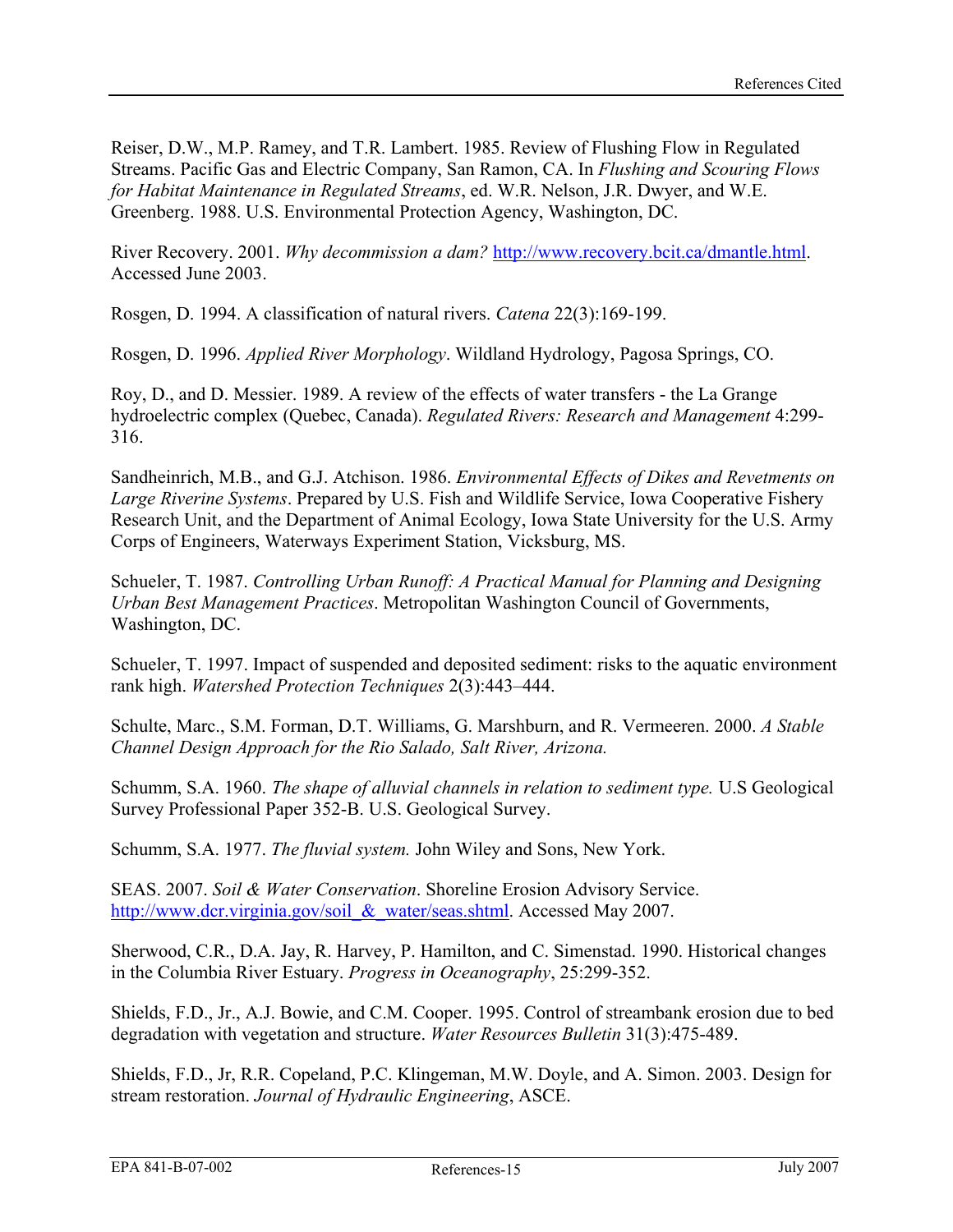Shields, F.D., Jr., J.J. Hoover, N.R. Nunnally, K.J. Killgore, T.E. Schaefer, and T.N. Waller. 1990. *Hydraulic and Environmental Effects of Channel Stabilization, Twentymile Creek, Mississippi*. EL-90-14. U.S. Army Corps of Engineers Waterways Experiment Station, Vicksburg, MS.

Shields, F.D., Jr., and T.E. Schaefer. 1990. *ENDOW User's Guide*. U.S. Army Corps of Engineers Waterways Experiment Station, Vicksburg, MS.

Simon, A. 1989a. A model of channel response in distributed alluvial channels. *Earth Surface Processes and Landforms* 14(1):11-26.

Simon, A. 1989b. The discharge of sediment in channelized alluvial streams. *Water Resources Bulletin* 25 (6):1177-1188. American Water Resources Association.

Simon, A., and C.R. Hupp. 1986. Channel evolution in modified Tennessee channels. In *Proceedings of the Forest Federal Interagency Sedimentation Conference*, Las Vegas, NV, pp. 71-82. U.S. Interagency Advisory Committee on Water Data, Washington, DC.

Simon, A., and C.R. Hupp. 1987. Geomorphic and vegetative recovery processes along modified Tennessee streams: An interdisciplinary approach to disturbed fluvial systems. In *Forest Hydrology and Watershed Management*. Proceedings of the Vancouver Symposium, August 1987. IAHS-AISH Publication No. 167.

Simons, D.B., and F. Senturk. 1992. *Sediment Transport Technology*. Water Resources Publication. Littleton, CO.

Smith, D.R., S.C. Wilhelms, J.P. Holland, M.S. Dortch, and J.E. Davis. 1987. *Improved Description of Selective Withdrawal Through Point Sinks*. Technical Report E-87-2. U.S. Army Corps of Engineers Waterways Experiment Station, Vicksburg, MS.

Smolen, M.D., D.W. Miller, L.C. Wyatt, J. Lichthardt, and A.L. Lanier. 1988. *Erosion and Sediment Control Planning and Design Manual*. North Carolina Sedimentation Control Commission, Raleigh, NC.

Soderberg, R.W. 1995. *Flowing Water Fish Culture*. Lewis Publishers, Boca Raton, LA.

Soil Quality Institute (SQI). 2000. *Soil Quality—Urban Technical Note No. 1: Erosion and Sedimentation on Construction Sites.* [http://soils.usda.gov/sqi/management/files/sq\\_utn\\_1.pdf](http://soils.usda.gov/sqi/management/files/sq_utn_1.pdf). Accessed June 2007.

Sotir, R.B. and J.C Fischenich. 2003. *Vegetated Reinforced Soil Slope Streambank Erosion Control*. ERDC TN-EMRRP-SR-30. <http://el.erdc.usace.army.mil/elpubs/pdf/sr30.pdf>. Accessed October 2004.

Stanford and Ward. 1996. A general protocol for restoration of regulated rivers. *Regulated Rivers: Research and Management* 12: 391-413.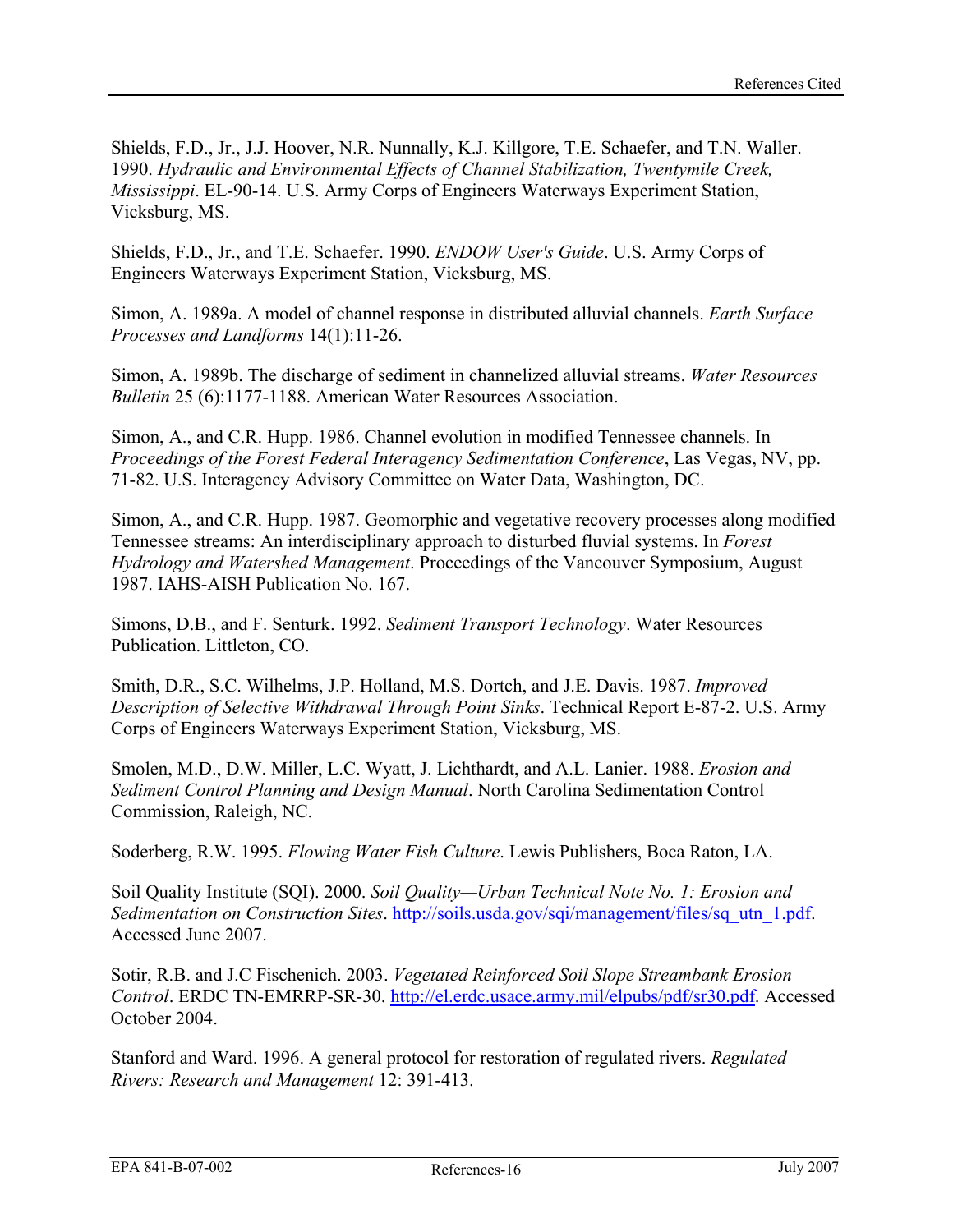Stauble, D.K. 2005. *A Review of the Role of Grain Size in Beach Nourishment Projects*. U.S. Army Engineer Research and Development Center. Vicksburg, MS. [http://www.fsbpa.com/05Proceedings/02-Don%20Stauble.pdf.](http://www.fsbpa.com/05Proceedings/02-Don%20Stauble.pdf) Accessed August 2005.

Steiger, J., M. James, and F. Gazelle. 1998. Channelization and consequences on floodplain system functioning on the Garonne River, SW France. *Regulated Rivers: Research and Management* 14(1):13-23.

Stock Seed Farms. No date. *Stock Feed Farms*. http://shop.store.yahoo.com/stockseed/habmixwilcom.html. Accessed April 2004.

Stone and Webster. 1986. *Assessment of Downstream Migrant Fish Protection Technologies for Hydroelectric Application*. Report AP-4711. Palo Alto, California, Electric Power Research Institute.

Swanson, S., D. Franzen, and M. Manning. 1987. Rodero Creek: Rising water on the high desert. *Journal of Soil and Water Conservation* 42(6):405-407.

SWCD. No date. *Protecting Streambanks from Erosion: Tips for Small Acreages in Oregon.* Washington County Soil and Water Conservation District and the Small Acreage Steering Committee, Oregon Association of Conservation Districts. <http://www.or.nrcs.usda.gov/news/factsheets/fs4.pdf>. Accessed June 2007.

Tachet, J.F. 1997. River incision in south-east France: Morphological phenomena and ecological effects. *Regulated Rivers: Research and Management* 13(1):75-90.

Tanovan, B. 1987. System spill allocation for the control of dissolved gas saturation on the Columbia River. In *Proceedings: CE Workshop on Reservoir Relea*ses. Paper E-87-3. U.S. Army Corps of Engineers Waterways Experiment Station, Vicksburg, MS. Misc.

TRB. 2001. *A Process for Setting, Managing, and Monitoring Environmental Windows for Dredging Projects*. Transportation Research Board, Committee for Environmental Windows for Dredging Projects. Washington, DC. [http://trb.org/news/blurb\\_detail.asp?id=556.](http://trb.org/news/blurb_detail.asp?id=556) Accessed August 2005.

Tulane University. No date. *Shoreline Processes and the Evolution of Coastal Landforms*. [http://www.tulane.edu/~geol113/COASTAL-PROCESSES-1a.htm.](http://www.tulane.edu/%7Egeol113/COASTAL-PROCESSES-1a.htm) Accessed May 2007.

TVA. 1988. *The Tennessee Valley Authority's Nonpoint Source Pollution Control Activities Under the Memorandum of Understanding Between the State of Tennessee and the Tennessee Valley Authority During Fiscal Years 1983-1986*. Tennessee Valley Authority.

TVA. 1990. *Final Environmental Impact Statements, Tennessee River and Reservoir Operation and Planning Review*. Tennessee Valley Authority. Report Number TVA/RDG/EQS-91/1.

Theisen, M. 1996. How to make vegetation stand up under pressure. *Civil Engineering News*.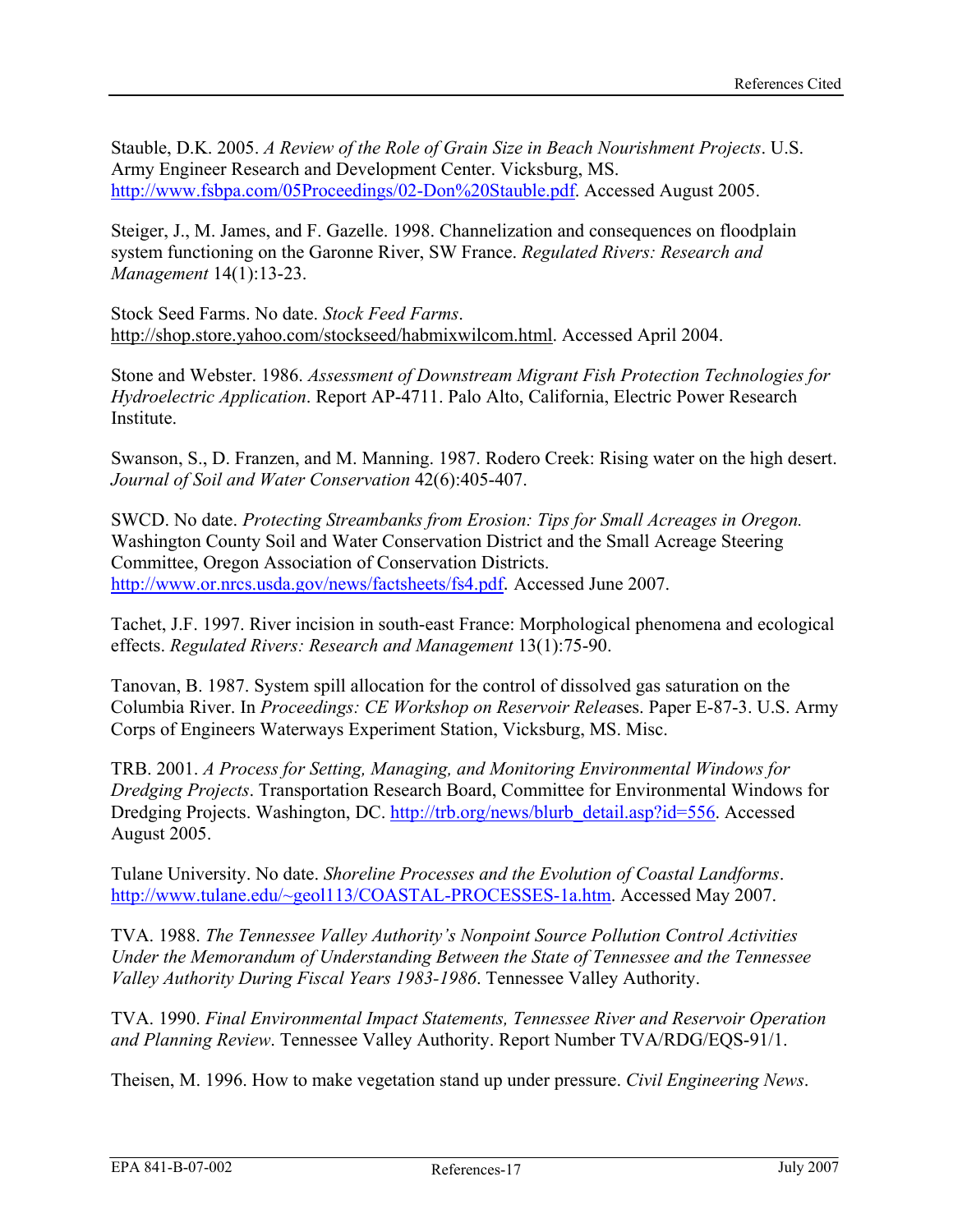Theurer, F.D., K.A. Voos, and W.J. Miller. 1984. *Instream Water Temperature Model*. Instream Flow Information Paper No. 16. USDA Fish and Wildlife Service, Cooperative Instream Flow Service Group, Fort Collins, Colorado.

Theurer, F.D., K.A. Voos, and C.G. Prewitt. 1982. Application of IFG's instream water temperature model in the Upper Colorado River. In *Proceedings of the International Symposium on Hydrometeorology*, Denver, CO, 13-17 June 1982, pp. 287-292. American Water Resources **Association** 

Thornton, K.W., B.L. Kimmel, and F.E. Payne. 1990. *Reservoir Limnology: Ecological Perspectives*. John Wiley & Sons, Inc., New York.

University of Alabama. 2006. *Shorelines and Shore Processes.*  <http://www.geo.ua.edu/intro03/Shore.html>. Accessed May 2007.

University of Texas. 1998. *Environmental Organic Geochemistry: Course Notes 1998*. [http://www.geo.utexas.edu/courses/387e/387e\\_notes\\_intro.htm](http://www.geo.utexas.edu/courses/387e/387e_notes_intro.htm). Accessed October 2004.

USACE. No date a. *The WES Handbook on Water Quality Enhancement Techniques for Reservoirs and Tailwaters.* U.S. Army Corps of Engineer Research and Development Center Waterways Experiment Station, Vicksburg, MS.

USACE. No date b. *National Inventory of Dams*. [http://crunch.tec.army.mil/nidpublic/webpages/nid.cfm.](http://crunch.tec.army.mil/nidpublic/webpages/nid.cfm) Accessed May 2007.

USACE. 1981. *Low-cost shore protection, final report on the shoreline erosion control demonstration program (Section 54)*. U.S. Army Corps of Engineers. Washington, DC.

USACE. 1983. *Streambank Protection Guidelines for Landowners and Local Governments*. U.S. Army Corps of Engineers, Vicksburg, MS.

USACE. 1984. *Shoreline Protection Manual*. U.S. Army Corps of Engineers, Waterways Experiment Station, Vicksburg, MS. 2 vols.

USACE. 1989. *Engineering and Design: Sedimentation Investigations of Rivers and Reservoirs*. U.S. Army Corps of Engineers, Washington, D.C. Engineering Manual No. 1110-2-4000. [http://www.usace.army.mil/publications/eng-manuals/em1110-2-4000/toc.htm.](http://www.usace.army.mil/publications/eng-manuals/em1110-2-4000/toc.htm) Accessed September 2005.

USACE. 1990. *Chesapeake Bay Shoreline Erosion Study: Feasibility Report*. U.S. Army Corps of Engineers.

USACE. 1994. *Channel Stability Assessment for Flood Control Projects*. EM 1110-2-1418. U.S. Army Corps of Engineers, Engineering and Design. [http://www.usace.army.mil/inet/usace-docs/](http://www.usace.army.mil/inet/usace-docs/eng-manuals/em1110-2-1418/toc.htm) [eng-manuals/em1110-2-1418/toc.htm](http://www.usace.army.mil/inet/usace-docs/eng-manuals/em1110-2-1418/toc.htm). Accessed April 2005.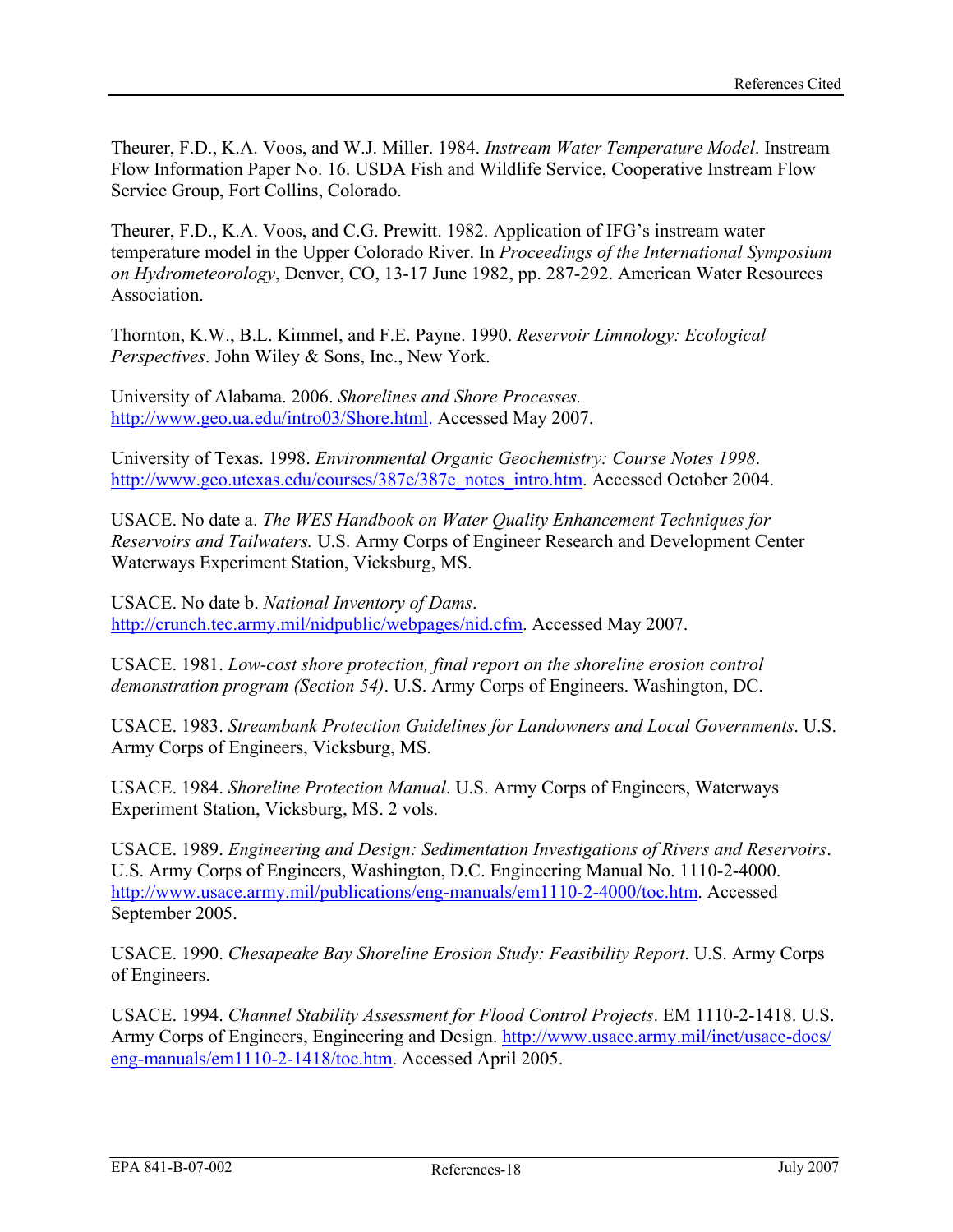USACE. 1997. *To Save the Salmon*. U.S. Army Corps of Engineers, Portland District 11/97. <http://www.bluefish.org/tosave.htm>. Accessed September 2005.

USACE. 1999. Earthjustice Legal Defense Fund and the Pacific Environmental Advocacy Center vs. U.S. Army Corps of Engineers. U.S. District Court testimony, Seattle.

USACE. 2002a. *River Analysis System: Applications Guide, Example 14: Multiple Culverts*. U.S. Army Corps of Engineers, Hydrologic Engineering Center, CPD-70. [http://www.hec.usace.army.mil/software/hec-ras/documents/appguide/cvr\\_incvr\\_toc.pdf](http://www.hec.usace.army.mil/software/hec-ras/documents/appguide/cvr_incvr_toc.pdf). Accessed October 2004.

USACE. 2002b. *Columbia River Basin—Dams and Salmon*. U.S. Army Corps of Engineers. http://www.nwd.usace.army.mil/ps/colrvbsn.htm. Accessed August 2005.

USACE. 2003. *Coastal Engineering Manual, Part V*. U.S. Army Corps of Engineers. <http://www.usace.army.mil/publications/eng-manuals/em1110-2-1100/PartV/PartV.htm>. Accessed December 2004.

USDA–FS. 2002. *A Soil Bioengineering Guide for Streambank and Lakeshore Stabilization*. U.S. Department of Agriculture, Forest Service, FS-683. <http://www.fs.fed.us/publications/soil-bio-guide>. Accessed October 2004.

USDA-NRCS. 1992. *Engineering Field Handbook, Chapter 18 – Soil Bioengineering for Upland Slope and Protection and Erosion Reduction*. U.S. Department of Agriculture, Natural Resources Conservation Service. [http://www.info.usda.gov/CED/ftp/CED/EFH-Ch18.pdf.](http://www.info.usda.gov/CED/ftp/CED/EFH-Ch18.pdf)

USDA-NRCS. 2004. *Farm Bill 2002: Wildlife Habitat Incentives Program*. WHIP Fact Sheet. U.S. Department of Agriculture, Natural Resources Conservation Service. [http://www.nrcs.usda.gov/programs/farmbill/2002/pdf/WHIPFct.pdf.](http://www.nrcs.usda.gov/programs/farmbill/2002/pdf/WHIPFct.pdf) Accessed April 2007.

USDOE. 1991. *Environmental Mitigation at Hydroelectric Projects, Volume 1: Current Practices for Instream Flow Needs, Dissolved Oxygen, and Fish Passage*. DOE/ID-10360. U.S. Department of Energy.

USDOI. 1988. *Glen Canyon Environmental Studies Final Report*. NTIS No. PB88-183348/AS. U.S. Department of the Interior, Upper Colorado Region, Salt Lake City, UT.

USDOI. 1995. *Elwha River Ecosystem Restoration: Final Environmental Impact Statement, June 1995*. U.S. Department of Interior, National Park Service. <http://www.nps.gov/archive/olym/elwha/docs/eis0695/eis0695toc.htm>. Accessed April 2007.

USEPA. 1973. *The Control of Pollution from Hydrographic Modifications*. EPA 430/9-73-017. U.S. Environmental Protection Agency, Washington, DC.

USEPA. 1993. *Guidance Specifying Management Measures for Sources of Nonpoint Pollution in Coastal Waters*. EPA 840-B-92-002B. U.S. Environmental Protection Agency, Washington, DC.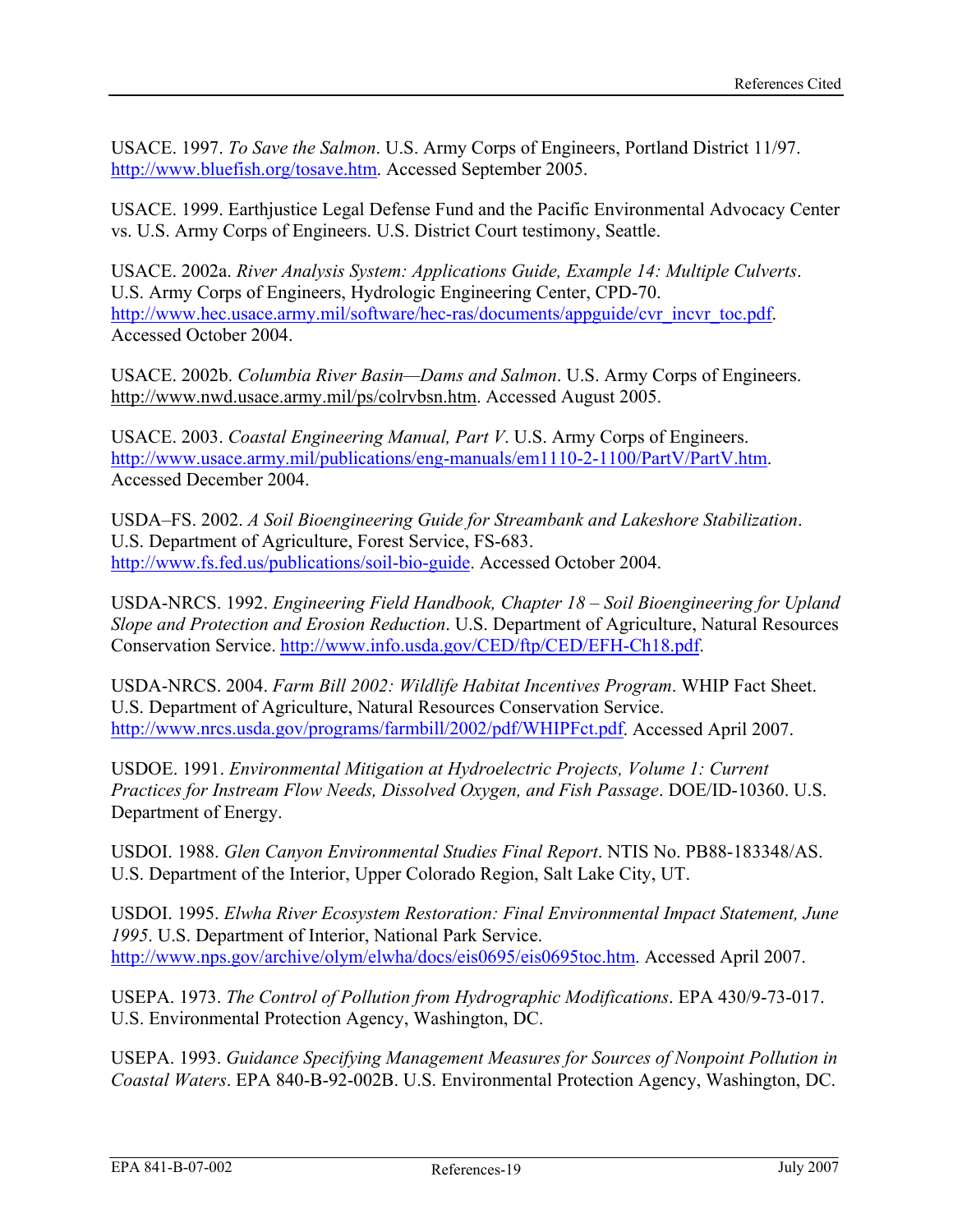USEPA. 1995a. *Ecological Restoration: A Tool to Manage Stream Quality*. EPA 841-F-95-007. U.S. Environmental Protection Agency, Washington, DC. [http://www.epa.gov/owow/nps/Ecology.](http://www.epa.gov/owow/nps/Ecology) Accessed January 2005.

USEPA. 1995b. *Erosion, Sediment, and Runoff Control for Roads and Highways*. EPA-841-F-95-008d. U.S. Environmental Protection Agency, Washington, DC. [http://www.epa.gov/owow/nps/education/runoff.html.](http://www.epa.gov/owow/nps/education/runoff.html) Accessed January 2005.

USEPA. 1997a. *Community-Based Environmental Protection: A Resource Book for Protecting Ecosystems and Communities*. EPA 230-B-96-003. U.S. Environmental Protection Agency, Washington, DC. <http://epa.gov/care/library/howto.pdf>. Accessed January 2005.

USEPA. 1997b. *Volunteer Stream Monitoring: A Methods Manual*. EPA 841-B-97-003. U.S. Environmental Protection Agency, Washington, DC. [http://www.epa.gov/volunteer/stream/stream.pdf.](http://www.epa.gov/volunteer/stream/stream.pdf) Accessed June 2003.

USEPA. 1998. *National Water Quality Inventory: 1996 Report to Congress*. EPA 841-R-97-008. U.S. Environmental Protection Agency, Washington, DC. [http://www.epa.gov/305b/96report.](http://www.epa.gov/305b/96report) Accessed June 2003.

USEPA. 1999. *Storm Water Technology Fact Sheet: Turf Reinforcement Mats*. EPA 832-F-99- 002. U.S. Environmental Protection Agency, Washington, DC.

USEPA. 2000. *Low Impact Development: A Literature Review.* EPA-841-B-00-005. U.S. Environmental Protection Agency, Washington, DC. [http://www.epa.gov/owow/nps/lid/lid.pdf.](http://www.epa.gov/owow/nps/lid/lid.pdf) Accessed May 2007.

USEPA. 2002a. *National Water Quality Inventory: 2000 Report to Congress*. EPA 841-R-02- 001. United States Environmental Protection Agency, Washington, DC. [http://www.epa.gov/305b/2000report.](http://www.epa.gov/305b/2000report) Accessed June 2003.

USEPA. 2002b. *Environmental Assessment for Proposed Effluent Guidelines and Standards for the Construction and Development Category*. EPA 821-R-02-009. U.S. Environmental Protection Agency, Washington, DC.

[http://www.epa.gov/waterscience/guide/construction/envir/C&D\\_Envir\\_Assessmt\\_proposed.pdf.](http://www.epa.gov/waterscience/guide/construction/envir/C&D_Envir_Assessmt_proposed.pdf) Accessed June 2003.

USEPA. 2002c. *South Myrtle Creek Ditch Project: Removal of Dam Benefits Aquatic Life*. Section 319 Success Stories, Vol. III. EPA 841-S-01-001. U.S. Environmental Protection Agency, Washington, DC.<http://www.epa.gov/owow/nps/Section319III/OR.htm>. Accessed August 2005.

USEPA. 2003a. *Sediment Oxygen Demand Studies*. U.S. Environmental Protection Agency, New England Regional Laboratory. [http://www.epa.gov/region1/lab/ecology/sod.html.](http://www.epa.gov/region1/lab/ecology/sod.html) Accessed June 2003.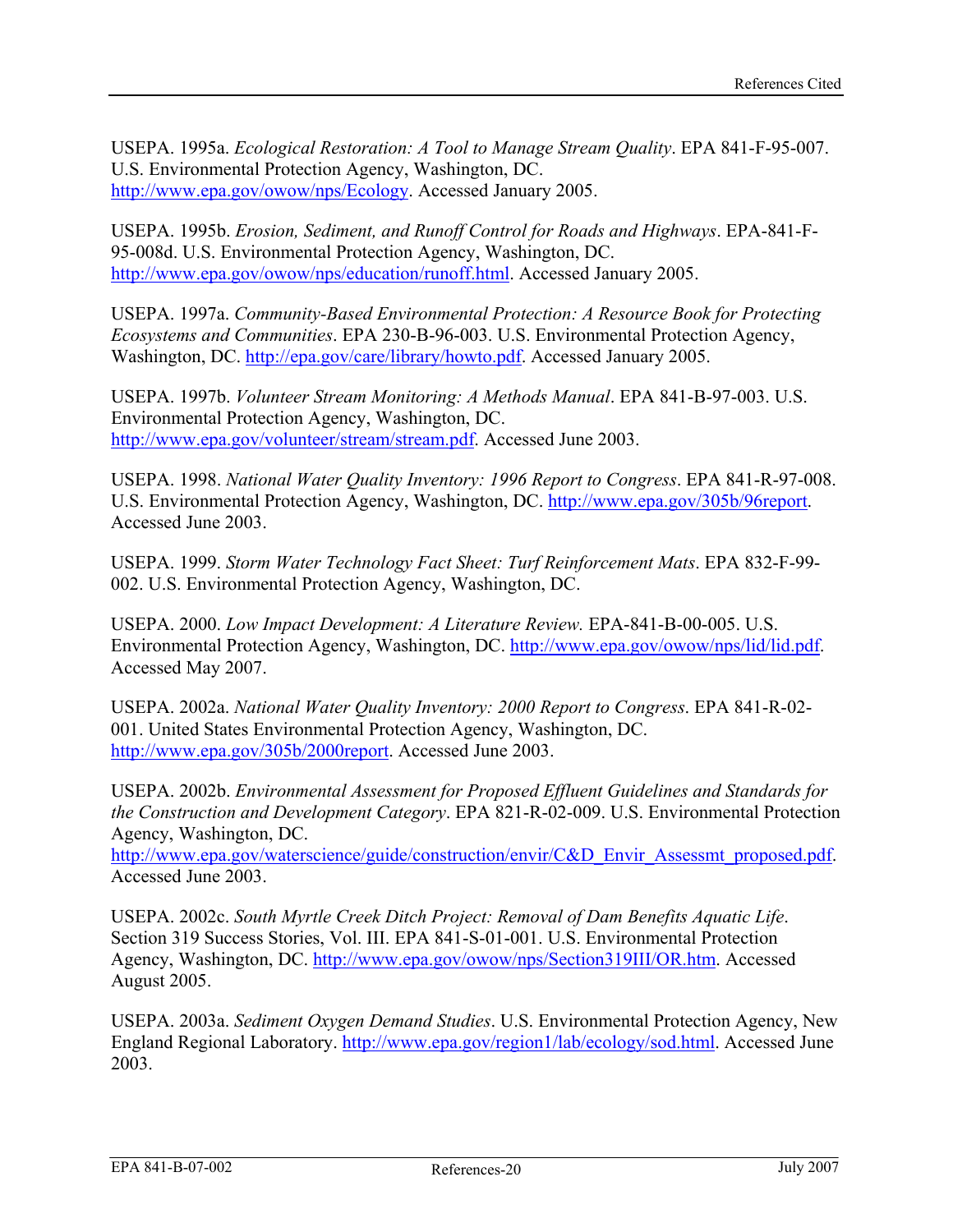USEPA. 2003b. *National Management Measures to Control Nonpoint Source Pollution from Agriculture*. EPA 841-B-03-004. U.S. Environmental Protection Agency, Washington, DC. <http://www.epa.gov/owow/nps/pubs.html>. Accessed May 2003.

USEPA. 2003c. EPA Region 10 Guidance for Pacific Northwest State and Tribal Temperature and Water Quality Standards. EPA 910-B-03-002. U.S. Environmental Protection Agency, Seattle, WA.

USEPA. 2005a. *National Management Measures to Control Nonpoint Source Pollution from Forestry*. EPA 841-B-05-001. U.S. Environmental Protection Agency, Washington, DC. [http://www.epa.gov/owow/nps/forestrymgmt.](http://www.epa.gov/owow/nps/forestrymgmt) Accessed April 2007.

USEPA. 2005b. *National Management Measures to Protect and Restore Wetlands and Riparian Areas for the Abatement of Nonpoint Source Pollution.* EPA 841-B-05-003. U.S. Environmental Protection Agency, Washington, DC. [http://www.epa.gov/owow/nps/wetmeasures.](http://www.epa.gov/owow/nps/wetmeasures) Accessed September 2005.

USEPA. 2005c. *Draft Handbook for Developing Watershed Plans to Restore and Protect Our Waters*. EPA 841-B-05-005. U.S. Environmental Protection Agency, Washington, DC. [http://www.epa.gov/nps.](http://www.epa.gov/nps)

USEPA. 2005d. *National Management Measures to Control Nonpoint Source Pollution from Urban Areas*. EPA 841-B-05-004. U.S. Environmental Protection Agency, Washington, DC. <http://www.epa.gov/owow/nps/urbanmm/index.html>. Accessed May 2003.

USFWS. 2001. *Gas Supersaturation Monitoring Report for Spill Below Bonneville Dam: March 10-13, 2001*. U.S. Fish and Wildlife Service, Columbia River Fisheries Program Office, Vancouver, WA.

<http://www.fws.gov/columbiariver/pdfdocs/water/2001%20GBT%20Report.pdf>. Accessed September 2005.

USGS. 1997. *Sediment Oxygen Demand in the Tualatin River Basin, Oregon, 1992-96*. U.S. Geological Society, Stewart Rounds and Micelis Doyle. [http://or.water.usgs.gov/pubs\\_dir/Html/WRIR97-4103/contents.html](http://or.water.usgs.gov/pubs_dir/Html/WRIR97-4103/contents.html). Accessed October 2004.

USGS. 2000. *Mississippi*. USGS Fact Sheet 025-99. U.S. Geological Survey. [http://pubs.usgs.gov/fs/FS-025-99/pdf/fs-025-99.pdf.](http://pubs.usgs.gov/fs/FS-025-99/pdf/fs-025-99.pdf) Accessed April 2007.

USGS. 2004. *An Overview of Coastal Land Loss: With Emphasis on the Southeastern United States*. [http://pubs.usgs.gov/of/2003/of03-337/intro.html.](http://pubs.usgs.gov/of/2003/of03-337/intro.html) Accessed May 2007.

van der Borg, R., and J. Ferguson. 1989. Hydropower and fish passage impacts. In *Proceedings Waterpower '89*, American Society of Civil Engineers, Niagara Falls, NY, August 23-25, 1989.

VanderKooy, S.J. and M.S. Peterson. 1998. Critical current speed for young Gulf Coast walleyes. *Transactions of the American Fisheries Society* 127(1):137-140.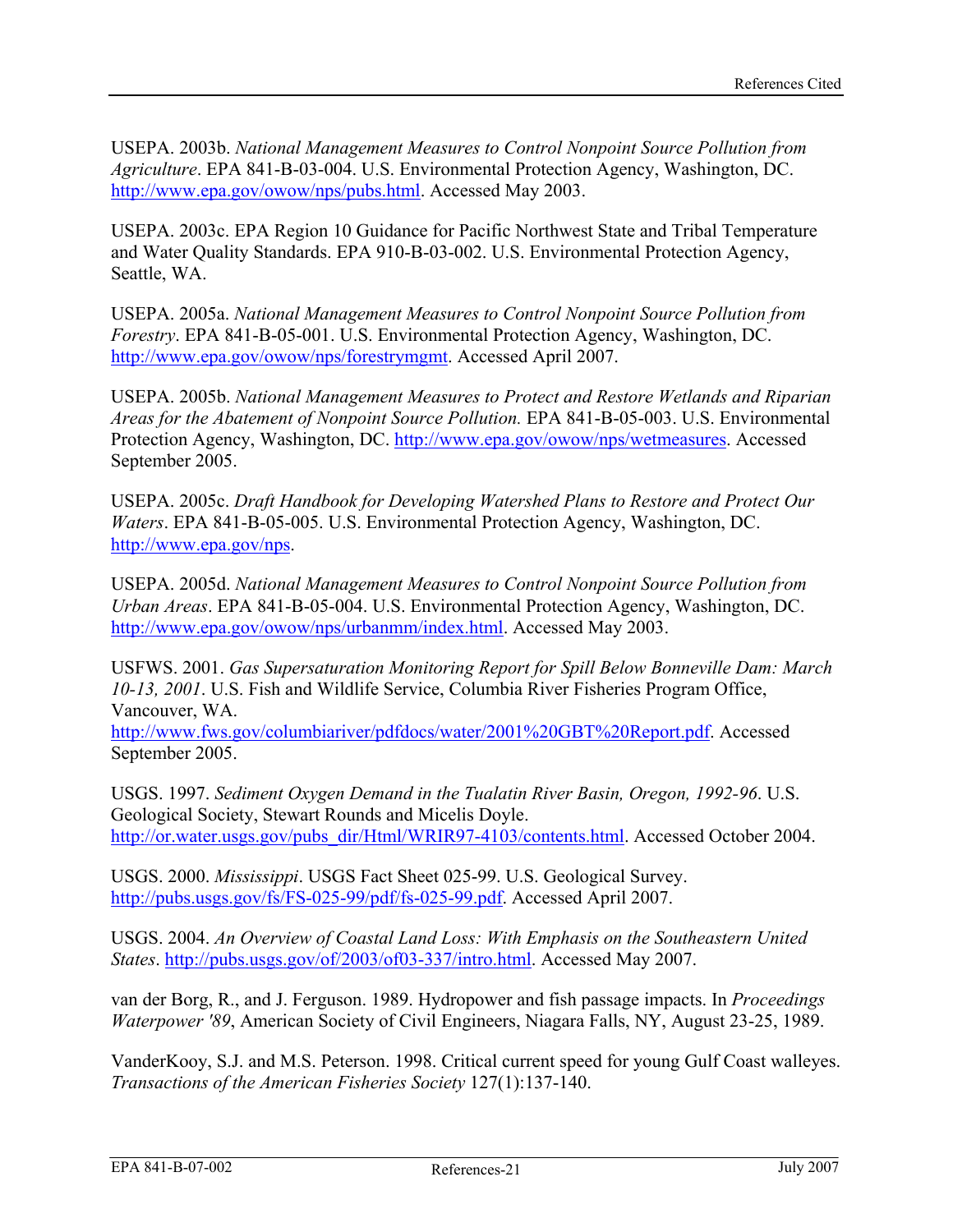Van Holmes, C., and J. Anderson. 2004. *Predicted Fall Chinook Survival and Passage Timing Under BiOp and Alternative Summer Spill Programs Using the Columbia River Salmon Passage Model*. Columbia Basin Research, University of Washington. <http://www.cbr.washington.edu/papers/2004SummerSpill.pdf>. Accessed September 2005.

Waldrop, W.R. 1992. The autoventing turbine, a new generation of environmentally improved hydroturbines. In *Proceedings of the American Power Conference*.

Walker, R. and W. Snodgrass. 1986. Model for sediment oxygen demand in lakes. *Journal of Environmental Engineering* 112(1):25-43.

Wang, W., 1980. Fractionation of sediment oxygen demand. *Water Research* 14:603-612.

Washington State Department of Ecology. 1989. *Nonpoint source pollution assessment and management program*. Document No. 88-17. Washington State Department of

Ecology, Water Quality Program, Olympia, WA.<http://www.ecy.wa.gov/biblio/981813wr.html>. Accessed June 2003.

Watson, C.C., D.S. Biedenharn, and S.H. Scott. 1999. *Channel Rehabilitation: Process, Design, and Implementation*. U.S. Army Engineer Research and Development Center, Vicksburg, Mississippi. [http://chl.erdc.usace.army.mil/Media/2/9/0/ChannelRehabilitation.pdf.](http://chl.erdc.usace.army.mil/Media/2/9/0/ChannelRehabilitation.pdf) Accessed August 2005.

WEF. 1997. *The Clean Water Act Desk Reference: 25<sup>th</sup> Anniversary Edition*. Water Environment Federation, Alexandria, VA.

WRM. 2000. *Dam Repair or Removal: A Decision-Making Guide*. Water Resources Management Practicum. [http://www.ies.wisc.edu/research/wrm00.](http://www.ies.wisc.edu/research/wrm00) Accessed May 2003.

Watson, C.C., D.S. Biedenharn, and S.H. Scott. 1999. *Channel rehabilitation: processes, design, and implementation*. United States Army Corps of Engineers, Engineer Research and Development Center, Vicksburg, MS.

Welsch, J.D. No date. *Riparian Forest Buffers: Function and Design for Protection and Enhancement of Water Resources*. U.S. Department of Agriculture Forest Service, Northeastern Area State and Private Forestry, Randnor, PA.

Wetzel, R.G. 2001. *Limnology: Lake and River Ecosystems*. Academic Press. San Diego, CA.

Wilhelms, S.C. 1984. Turbine venting. *Environmental & water quality operational studies*, Volume E-84-5, September 1984. U.S. Army Corps of Engineers, Waterways Experiment Station, Vicksburg, MS.

Wilhelms, S.C. 1988. Reaeration at low-head gated structures; preliminary results. *Water operations technical support*, Volume E-88-1, July 1988. U.S. Army Corps of Engineers, Waterways Experiment Station, Vicksburg, MS.